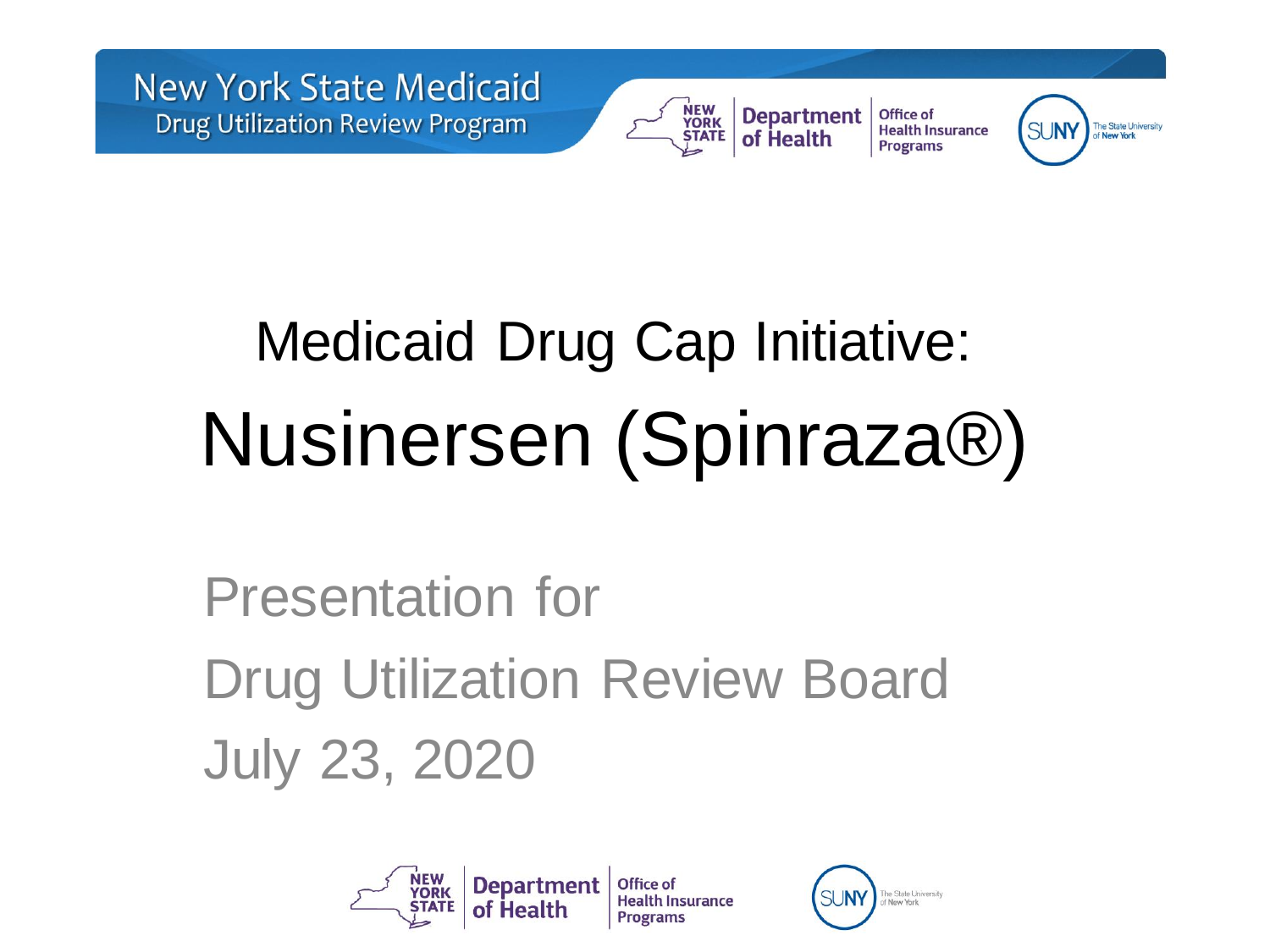# Purpose

- Spinraza® has been identified as contributing to pharmacy expenditures exceeding the Medicaid Drug Cap as defined in NYS Public Health Law, article 2-A, title 2 section 280.
- To evaluate the utilization of Spinraza® (nusinersen) across the entire New York State (NYS) Medicaid population including the fee-for-service (FFS) program and managed care organizations (MCOs).
- To assist in the formulation of a target manufacturer supplemental rebate amount for Spinraza®.



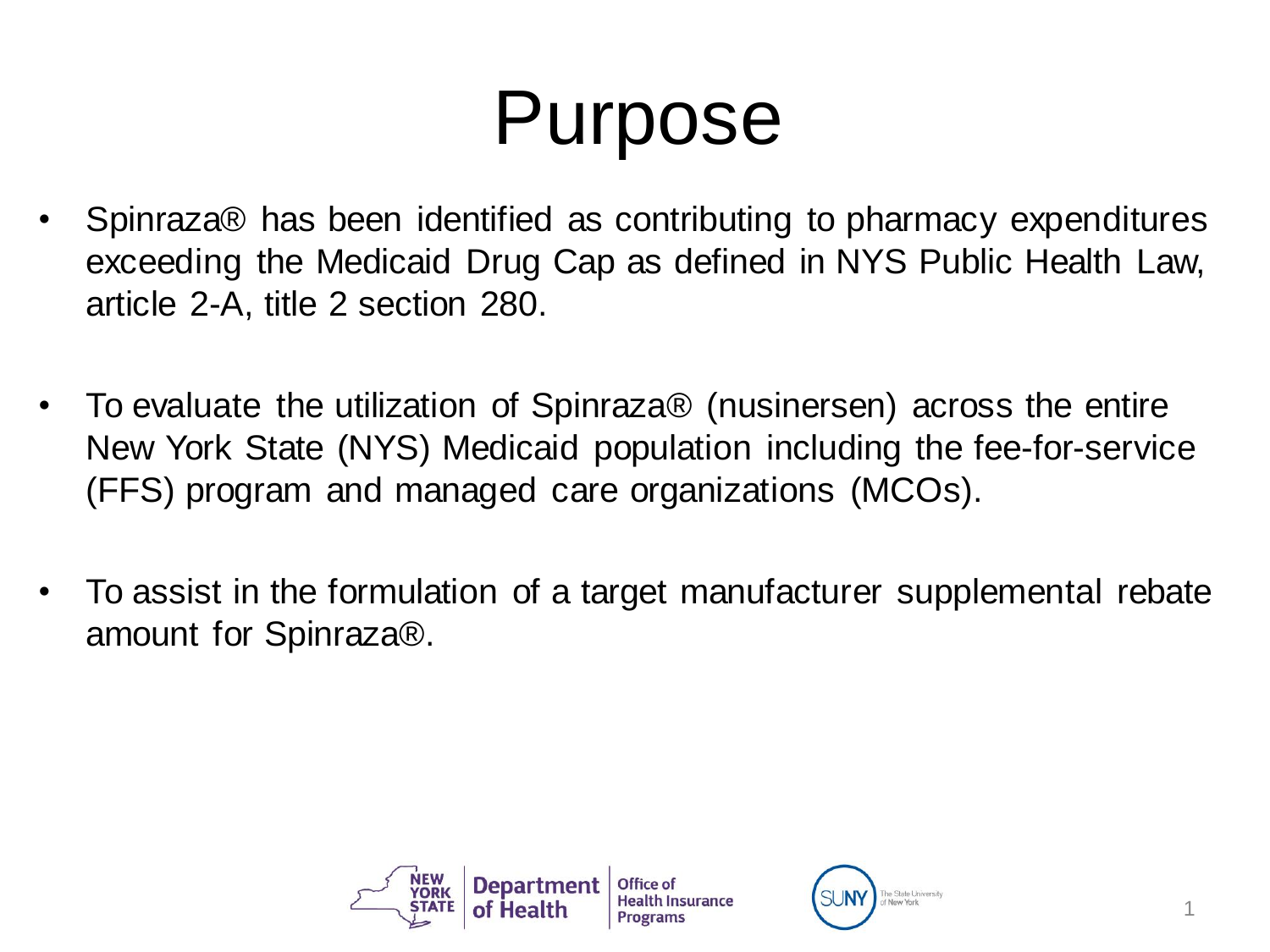# Spinraza®: Background

| <b>Agent</b>                     | <b>Dosage formulation/ Strength</b>                                           | <b>Manufacturer</b> |
|----------------------------------|-------------------------------------------------------------------------------|---------------------|
| <b>Spinraza®</b><br>(nusinersen) | . Injection for intrathecal use<br>•12 mg/5 mL (2.4 mg/1 mL) single-dose vial | <b>Biogen</b>       |

- Food and Drug Administration (FDA) approval:
	- Date: December 2016
	- Indication: Treatment of spinal muscular atrophy (SMA) in pediatric and adult patients.
- Nusinersen is a survival motor neuron-2 (SMN2)-directed antisense oligonucleotide.



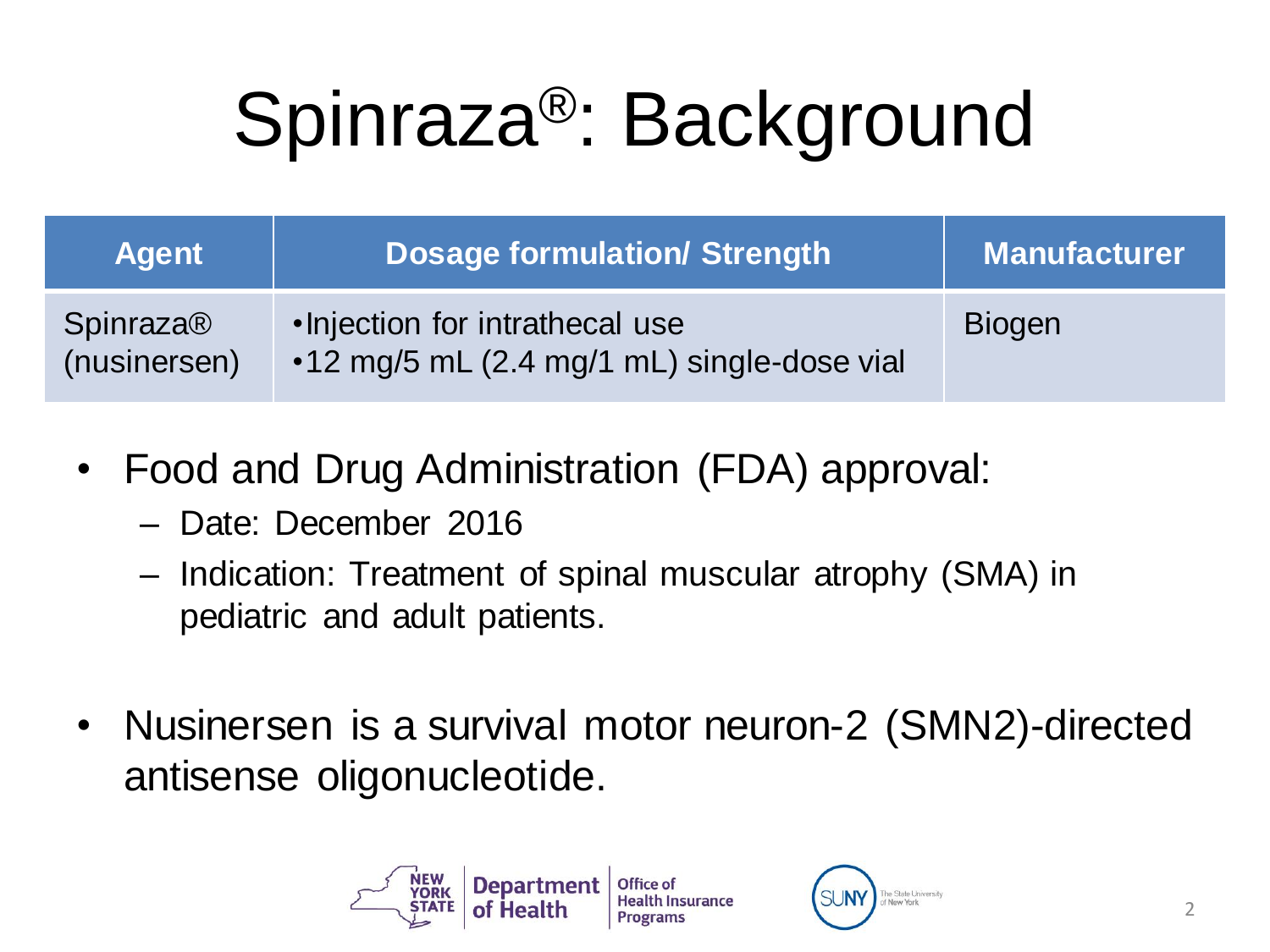# Nusinersen: Background



**Programs** 

of Health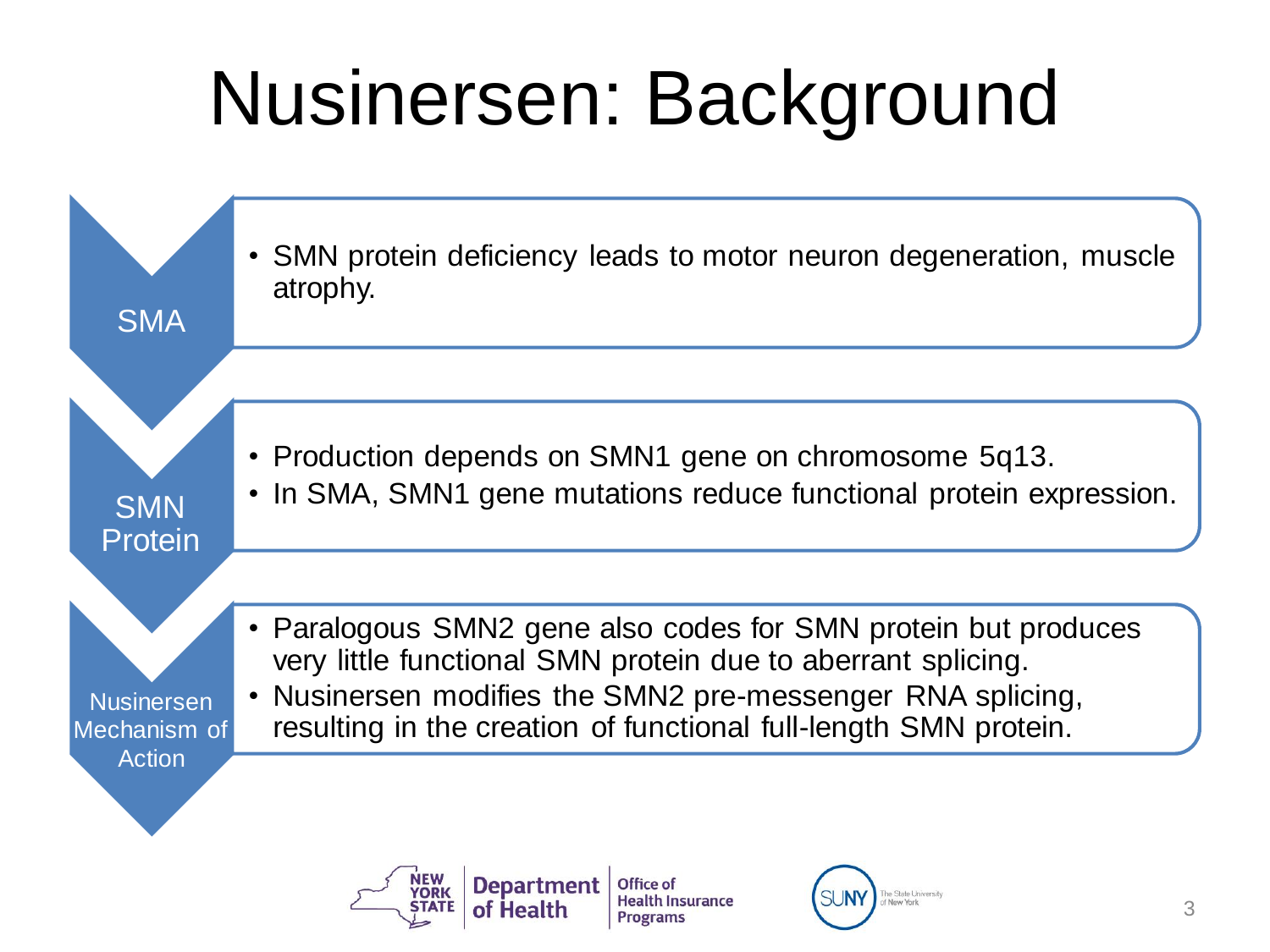# Nusinersen Dosing

• 1 dose of nusinersen: 12 mg/5 mL via intrathecal injection.



- Initiation: 4 loading doses (LD)
	- 3 doses at 14 day intervals; fourth dose 30 days after third.
- Maintenance dose (MD): 1 dose every 4 months.



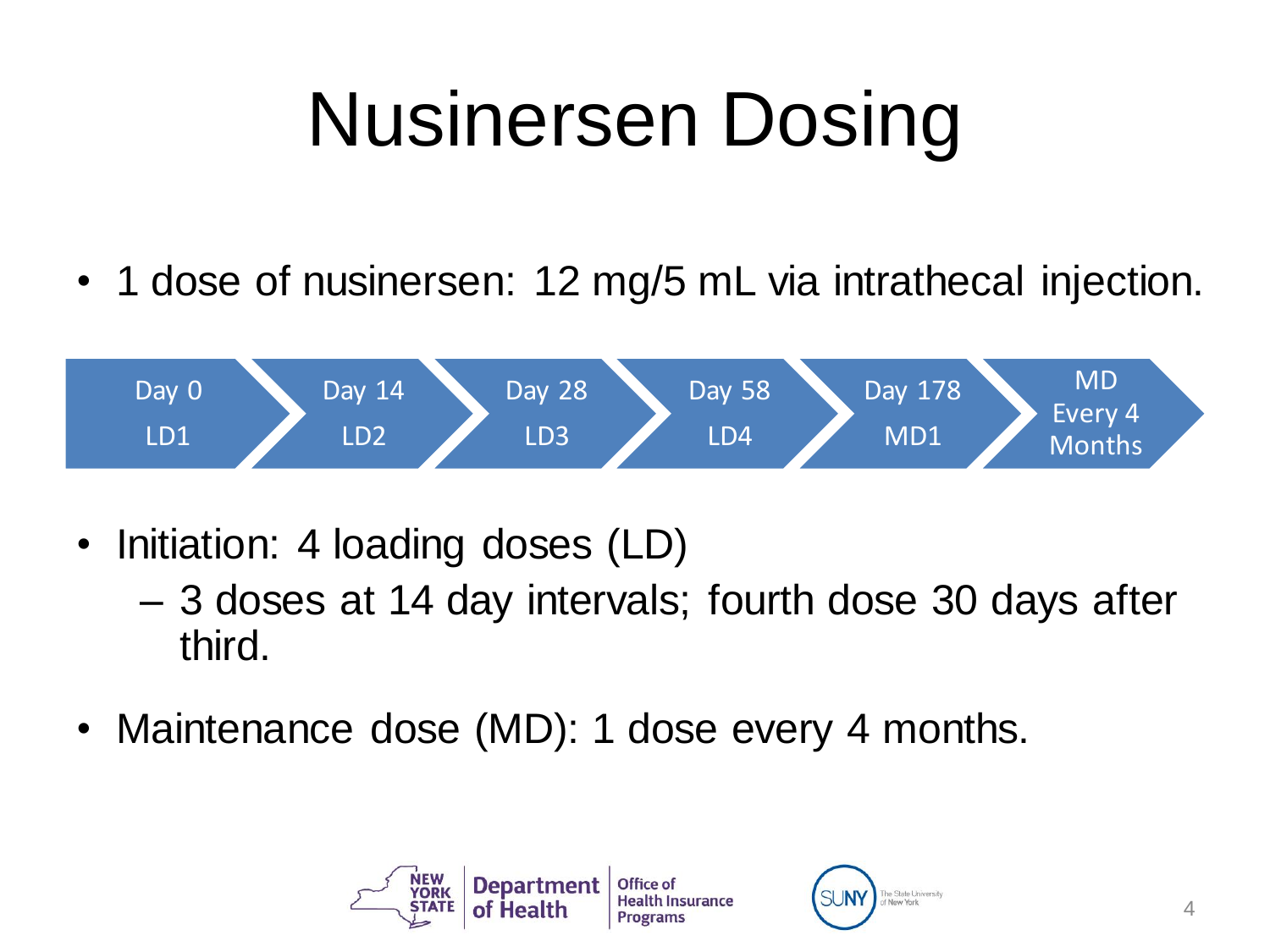# Nusinersen: Background

- Information related to the following will not be discussed during the presentation but details are available in the report:
	- Contraindications;
	- Warnings and precautions;
	- Adverse events;
	- Drug interactions; and
	- Special populations.



5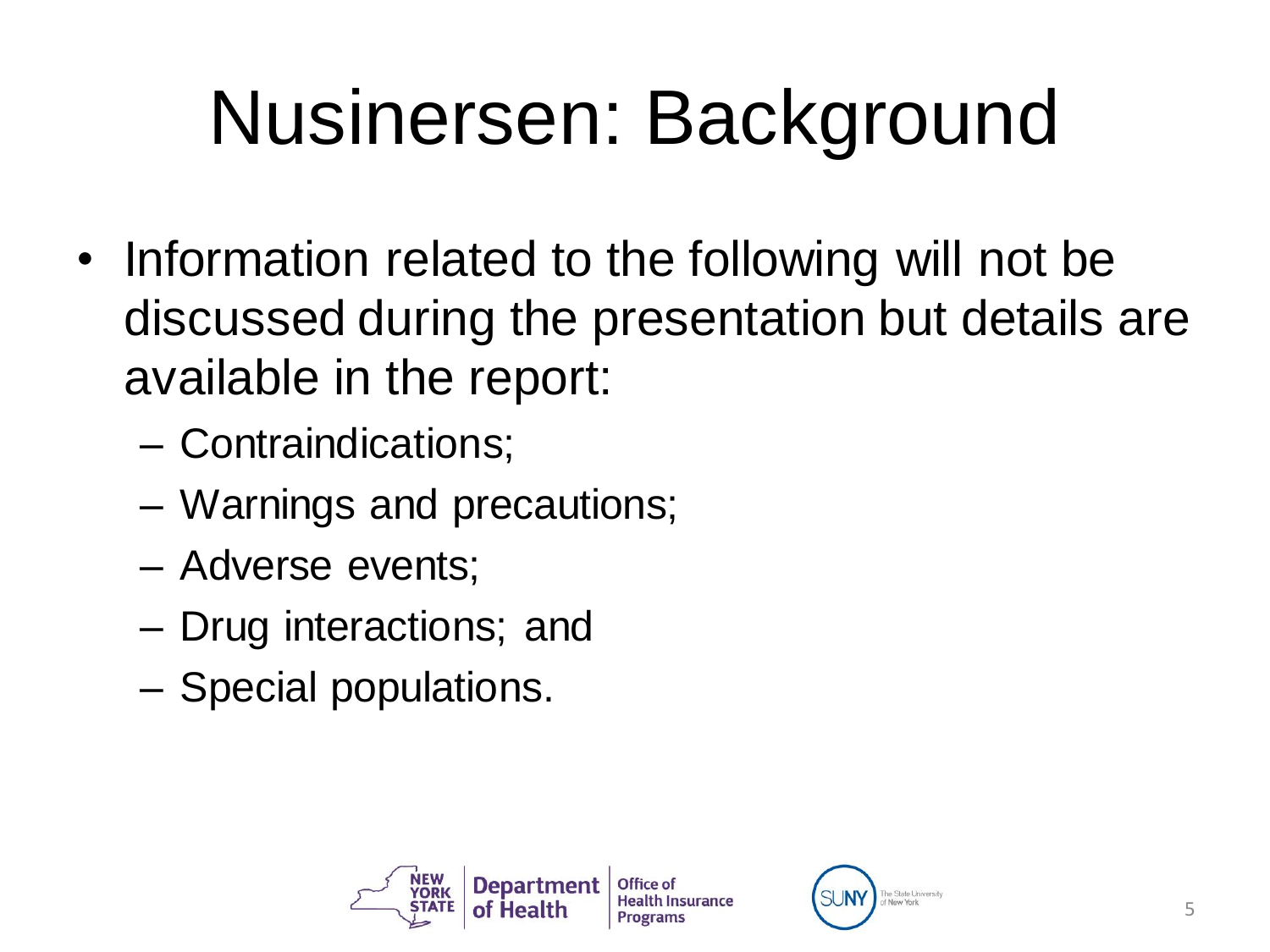# Legislative Overview by Subsection

- Medicaid drug cap law:
	- Law lists factors the Board may consider when formulating drug rebate recommendation.
	- Presentation reviews findings related to each item.



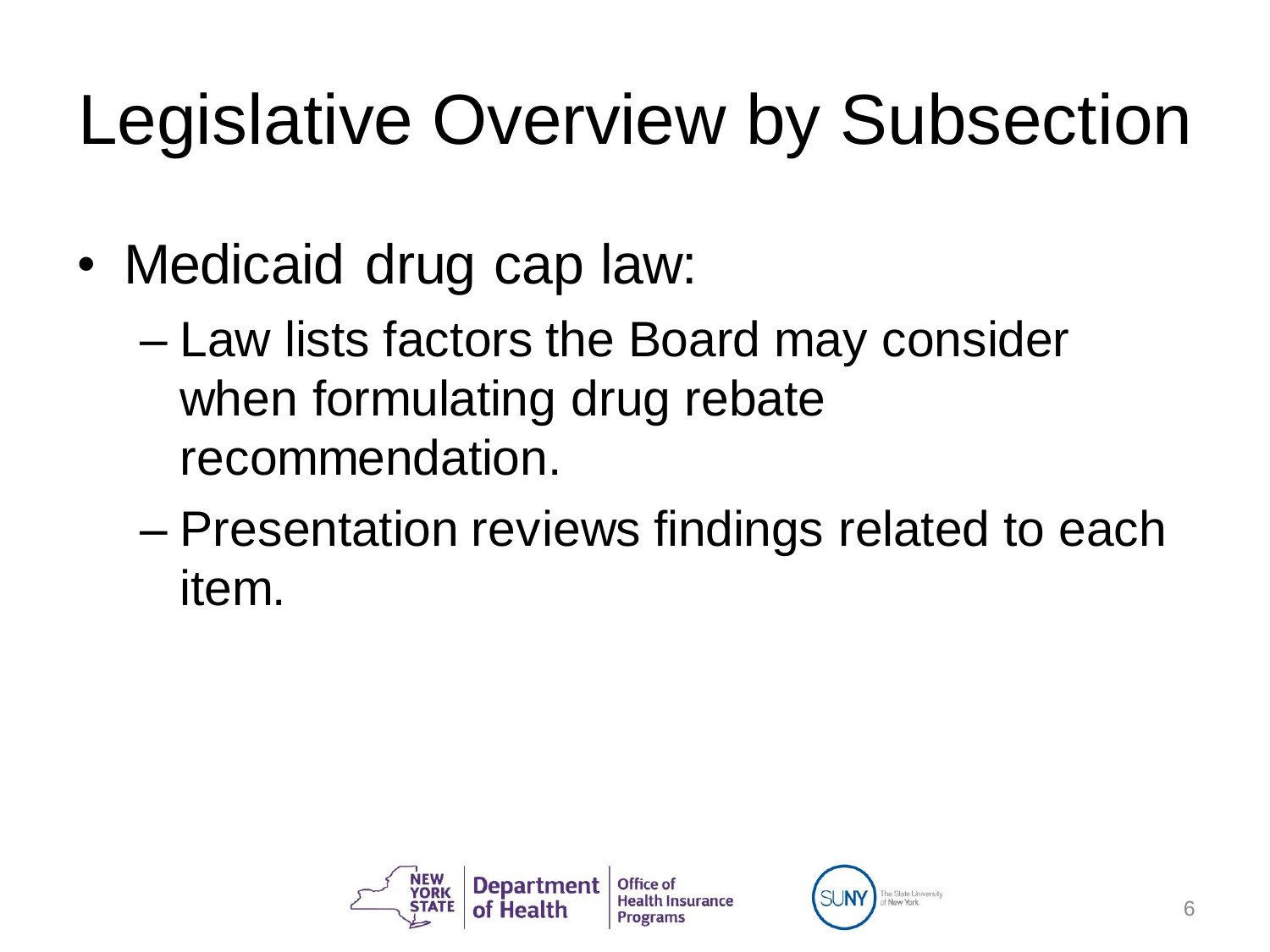(i) Publicly available information relevant to the pricing of the drug;



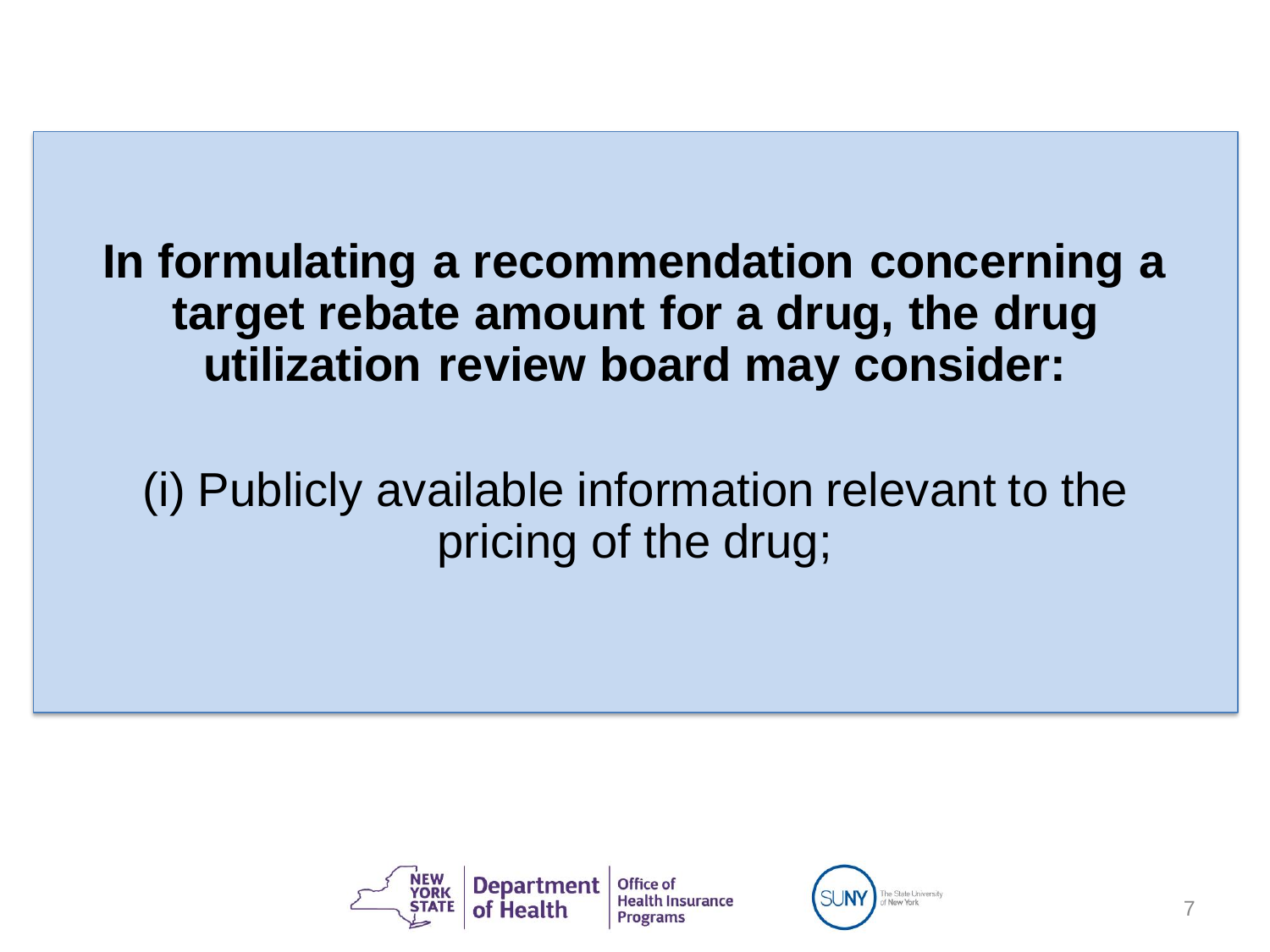# Public Drug Pricing Information

**WAC for Initial Year of Nusinersen Therapy**

**NEW** 

**YORK** 

STATE

of Health

| Year 1                                 | $WAC($ \$)<br>12 mg/5 mL dose* | <b>WAC Total (\$)*</b> |
|----------------------------------------|--------------------------------|------------------------|
| Loading Dose 1 (Day 0)                 |                                |                        |
| <b>Loading Dose 2 (Day 14)</b>         | \$127,500                      | \$510,000              |
| <b>Loading Dose 3 (Day 28)</b>         |                                |                        |
| <b>Loading Dose 4 (Day 58)</b>         |                                |                        |
| <b>Maintenance Therapy (Day 180)</b>   | \$127,500                      | \$255,000              |
| <b>Maintenance Therapy (Day 300)</b>   |                                |                        |
| <b>TOTAL WAC FOR YEAR 1 OF THERAPY</b> | \$765,000                      |                        |

Note: The wholesale acquisition cost (WAC) is an estimate of the manufacturer's list price for a drug to wholesalers or direct purchasers, but does not include discounts or rebates.

\*WAC as of February 2020. Source eMedNY. WAC=wholesale acquisition cost.

**Department Office of Health Insurance Programs** 

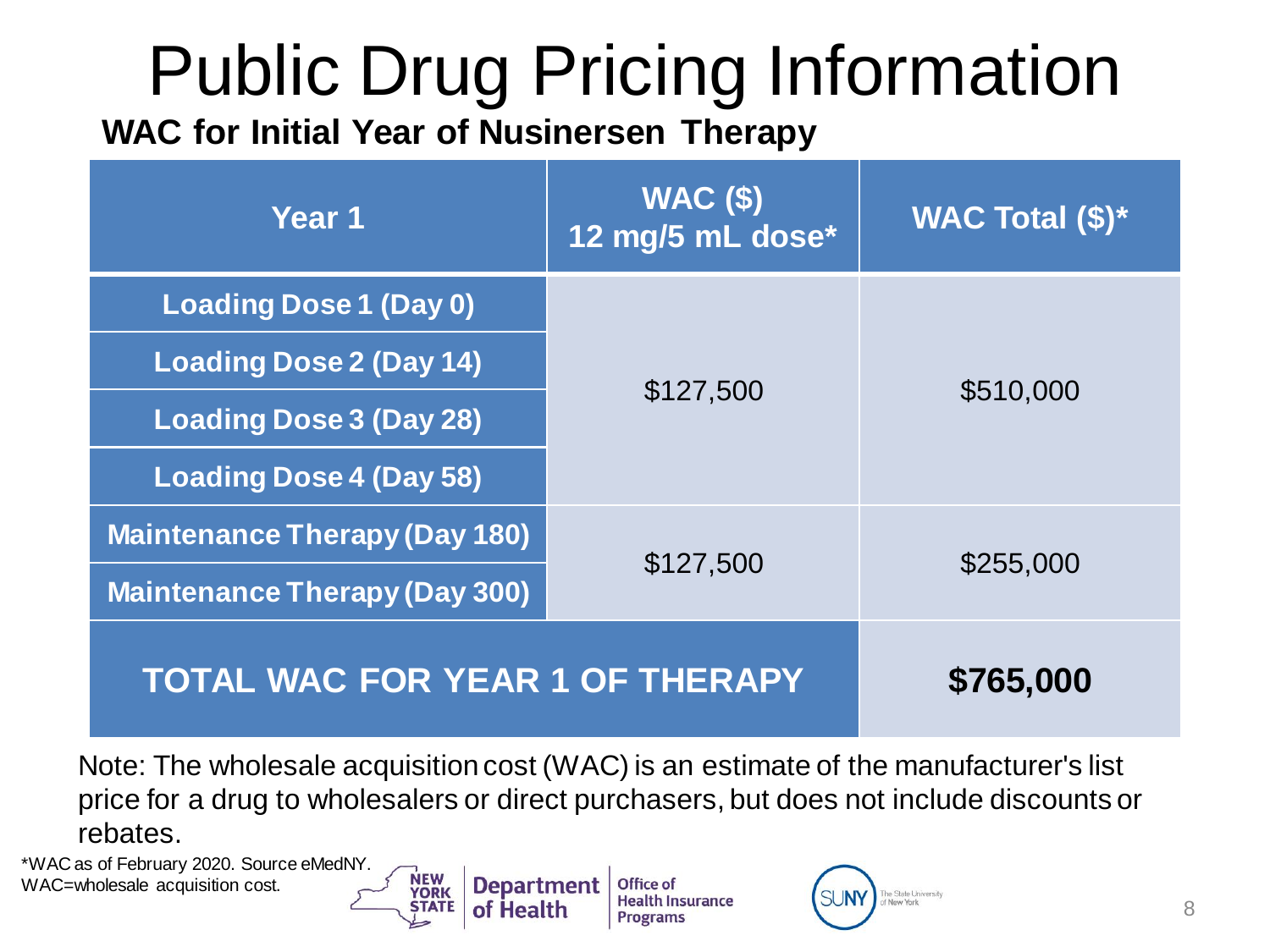# Public Drug Pricing Information

#### **WAC for Maintenance Year of Nusinersen Therapy**

| <b>Year of Maintenance Therapy</b>                | <b>WAC (\$)</b><br>12 mg/5 mL dose* | <b>WAC Total (\$)*</b> |  |
|---------------------------------------------------|-------------------------------------|------------------------|--|
| <b>Maintenance Therapy Dose 1</b>                 |                                     |                        |  |
| <b>Maintenance Therapy Dose 2</b>                 | \$127,500                           | \$382,500              |  |
| <b>Maintenance Therapy Dose 3</b>                 |                                     |                        |  |
| <b>ANNUAL MAINTENANCE WAC</b>                     |                                     | \$382,500              |  |
| <b>WAC for First 2 Years of Therapy</b>           | \$1,147,500                         |                        |  |
| as of February 2020. Source eMedNY.<br><b>NEW</b> | Donartmont Office of                |                        |  |

 $*WACa$ WAC=wholesale acquisition cost.



of Health

**Health Insurance Programs** 

![](_page_9_Picture_6.jpeg)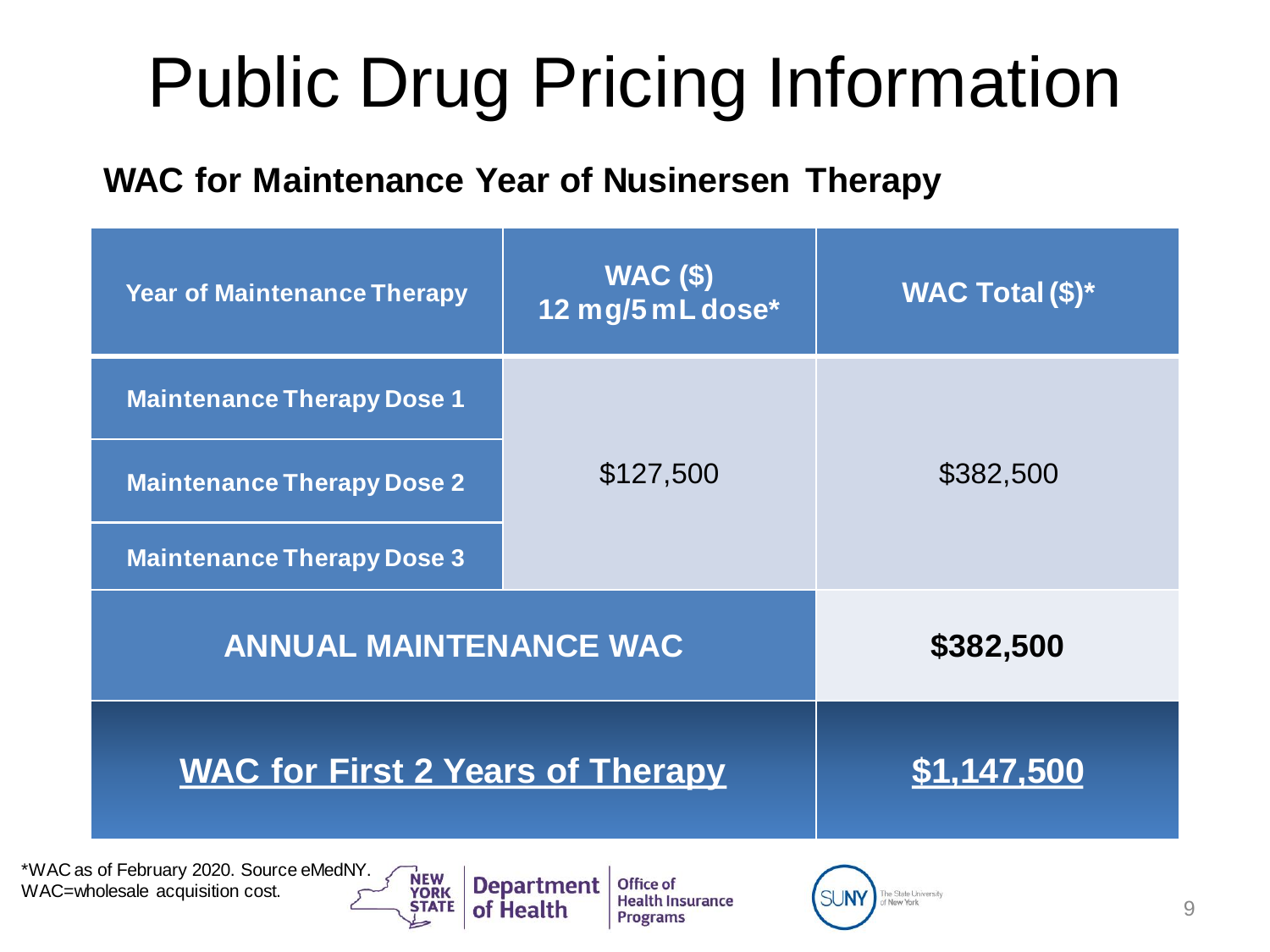- **(ii) Information supplied by the department relevant to the pricing of the drug;**
	- The department will provide the DURB with information relevant to the pricing of Spinraza® (nusinersen) at today's executive session.

![](_page_10_Picture_3.jpeg)

![](_page_10_Picture_4.jpeg)

![](_page_10_Picture_5.jpeg)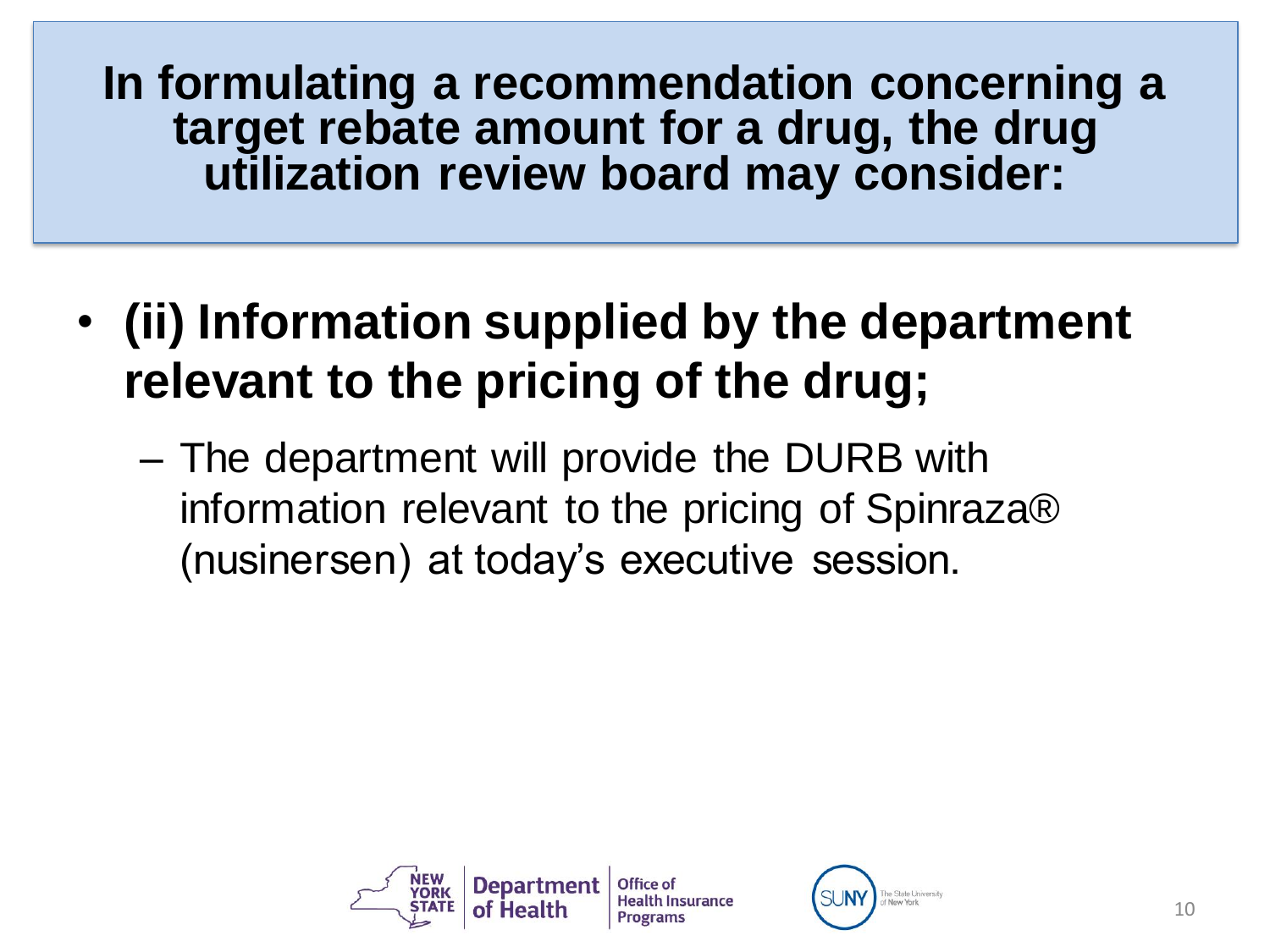(iii) Information relating to value-based pricing

![](_page_11_Picture_2.jpeg)

Office of **Health Insurance Programs** 

![](_page_11_Picture_4.jpeg)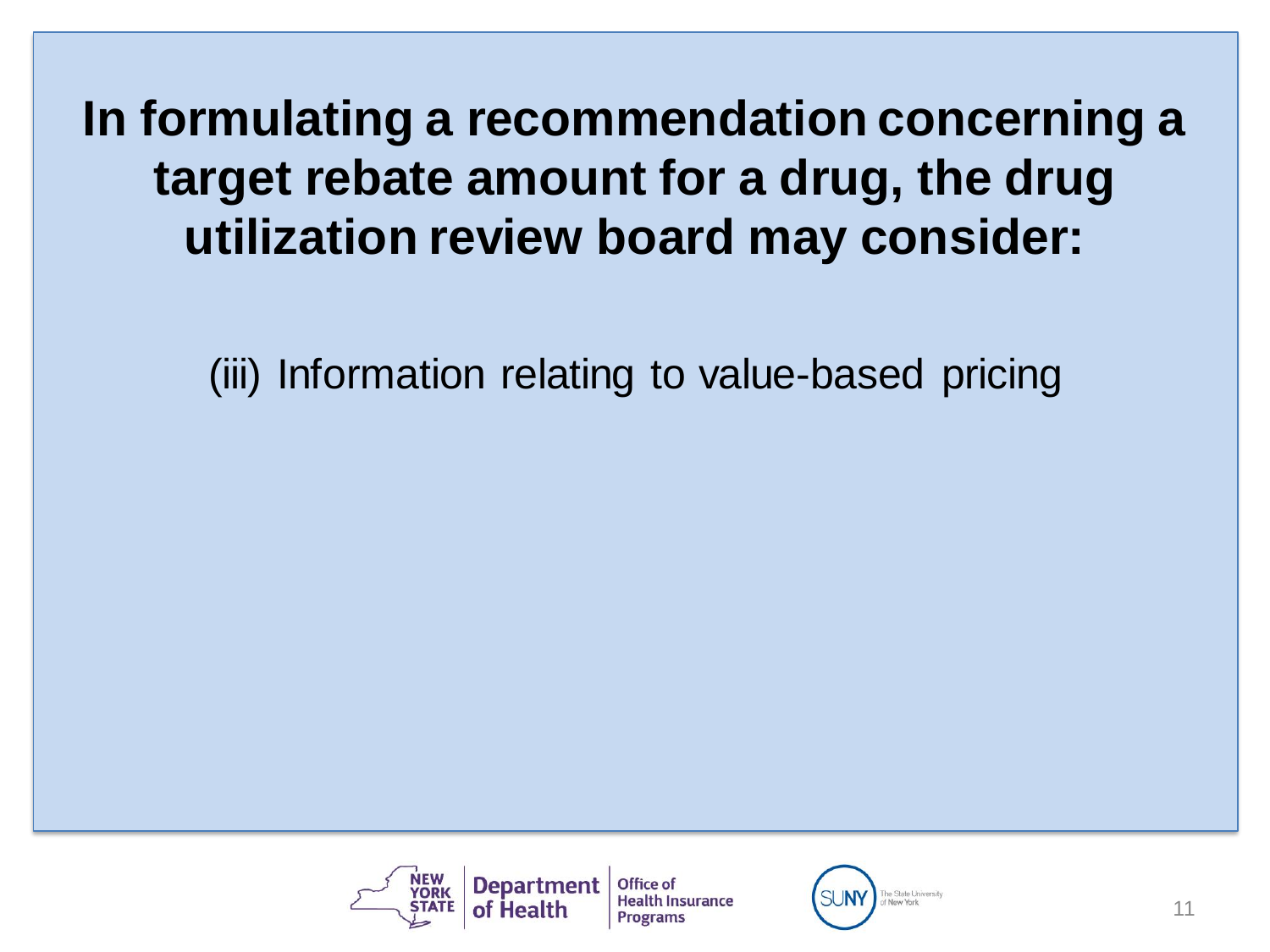# Value-Based Pricing

• The Institute for Clinical and Economic Review (ICER) will provide an economic review related to the value-based pricing of Spinraza® (nusinersen).

![](_page_12_Picture_2.jpeg)

![](_page_12_Picture_3.jpeg)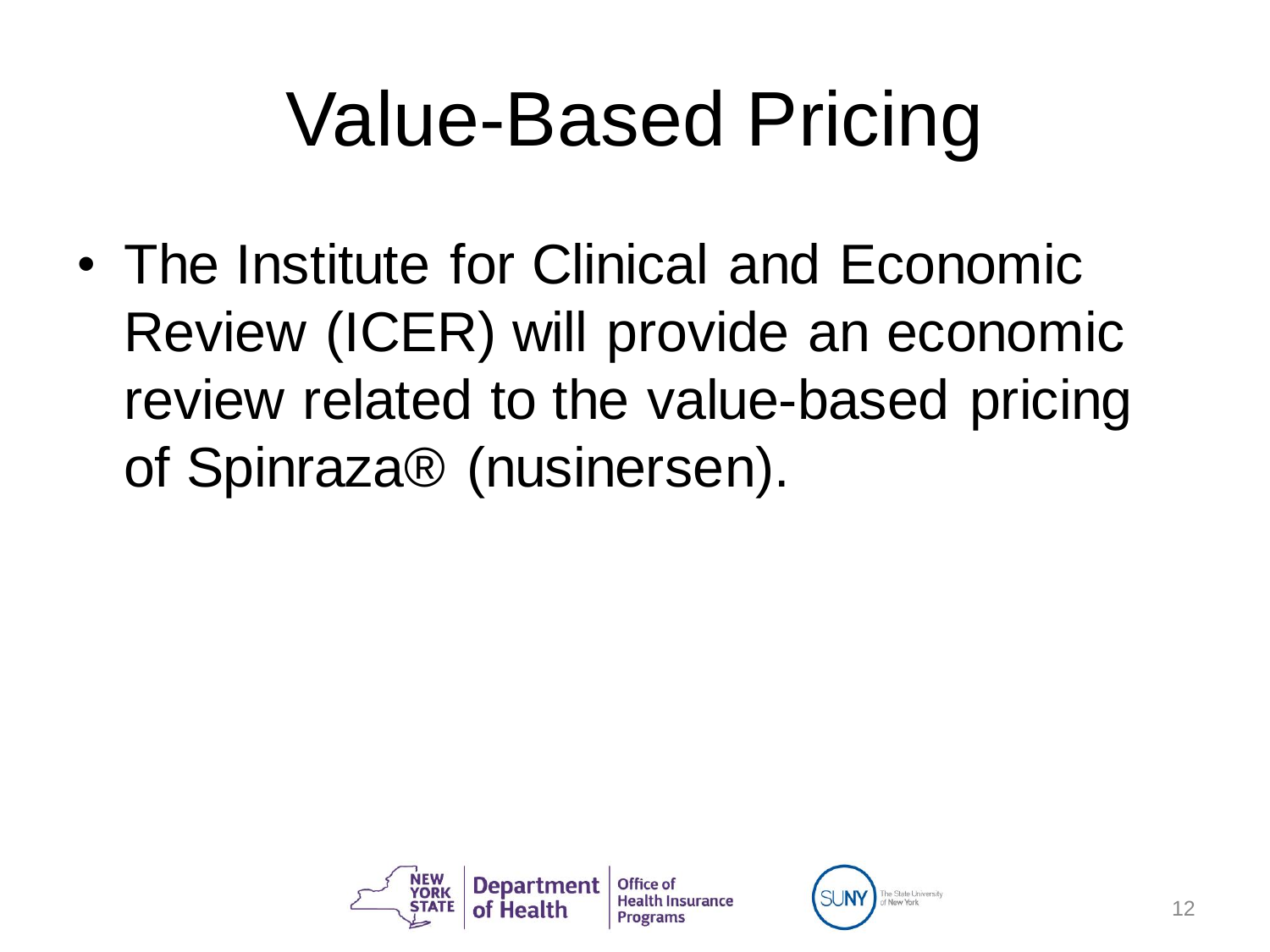## Nusinersen Coverage: Medicaid Programs

- NYS Medicaid (MCOs and FFS): covered as a medical benefit.
- Review of 7 other state Medicaid programs:
	- Coverage criteria were available for 5 states: California, Florida, Illinois, Massachusetts, and Texas.
	- Criteria for nusinersen initiation:
		- Confirmation of SMA diagnosis, genetic testing, baseline assessment of motor function, specialist consulted, patient not ventilator-dependent.
	- Criteria for nusinersen continuation:
		- Response to therapy/lack of deterioration, adherence.

![](_page_13_Picture_8.jpeg)

![](_page_13_Picture_10.jpeg)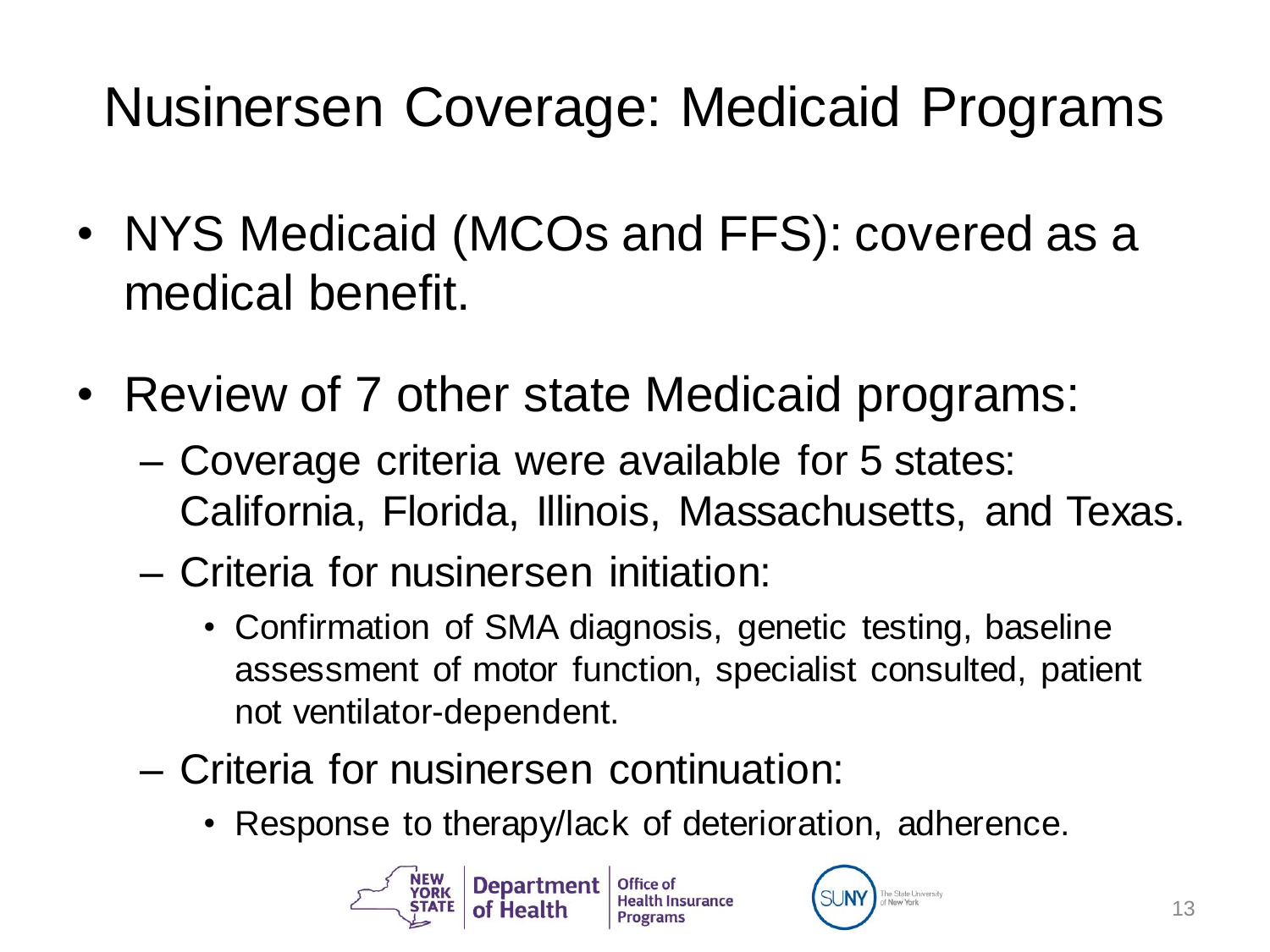## Nusinersen Coverage: Commercial Health Insurance

- 5 largest US healthcare insurance companies by membership:
	- All have nusinersen coverage criteria.
	- Criteria for nusinersen initiation:
		- Confirmation of SMA diagnosis, genetic testing, baseline assessment of motor function, specialist consulted, patient not ventilator-dependent.
		- 4 companies: varying age edits, all precluding adult use.
	- Criteria for nusinersen continuation:
		- Response to therapy/lack of deterioration, adherence.

![](_page_14_Picture_8.jpeg)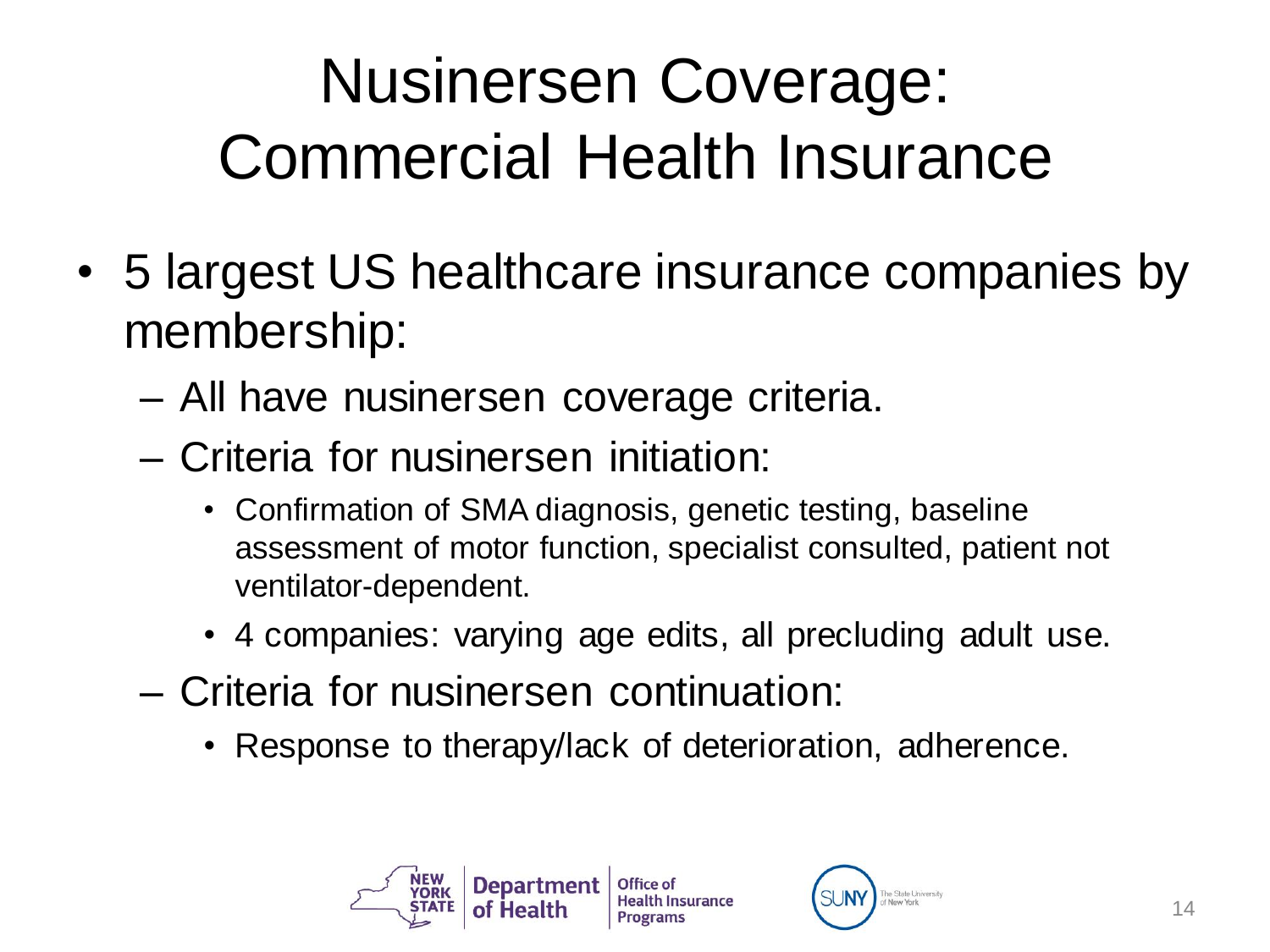## Nusinersen Coverage: Other Countries

- Nusinersen guidance and coverage policies from 6 non-US government agencies were reviewed:
	- Australia, Brazil, Canada, European Union, Scotland, United Kingdom (UK).
- Most restrict coverage:
	- Diagnosis requirement, prescribing limited to specialists.
- Some countries have implemented pricing agreements as a condition of coverage.

![](_page_15_Picture_6.jpeg)

![](_page_15_Picture_8.jpeg)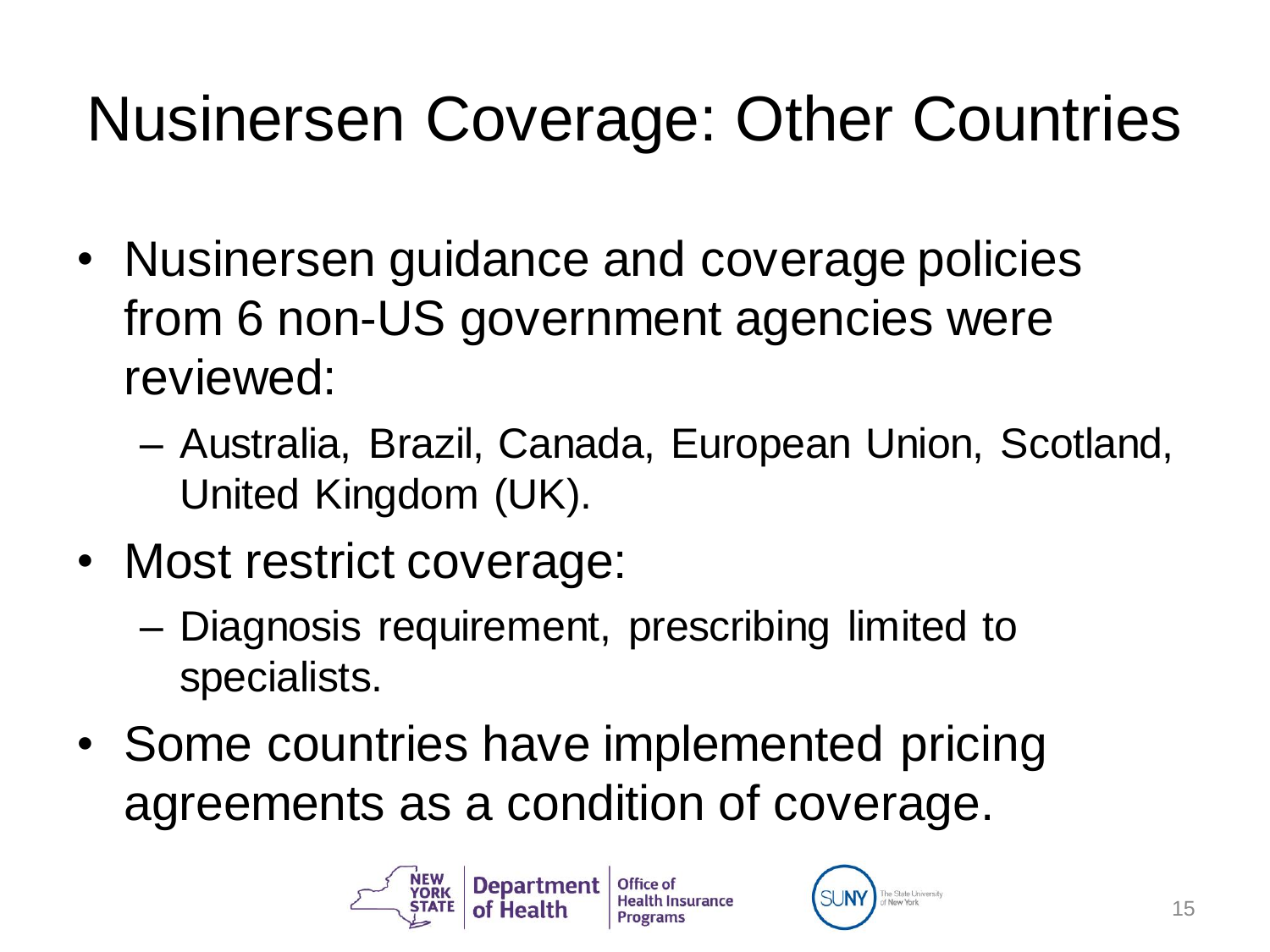(iv) The seriousness and prevalence of the disease or condition that is treated by the drug;

![](_page_16_Picture_2.jpeg)

![](_page_16_Picture_3.jpeg)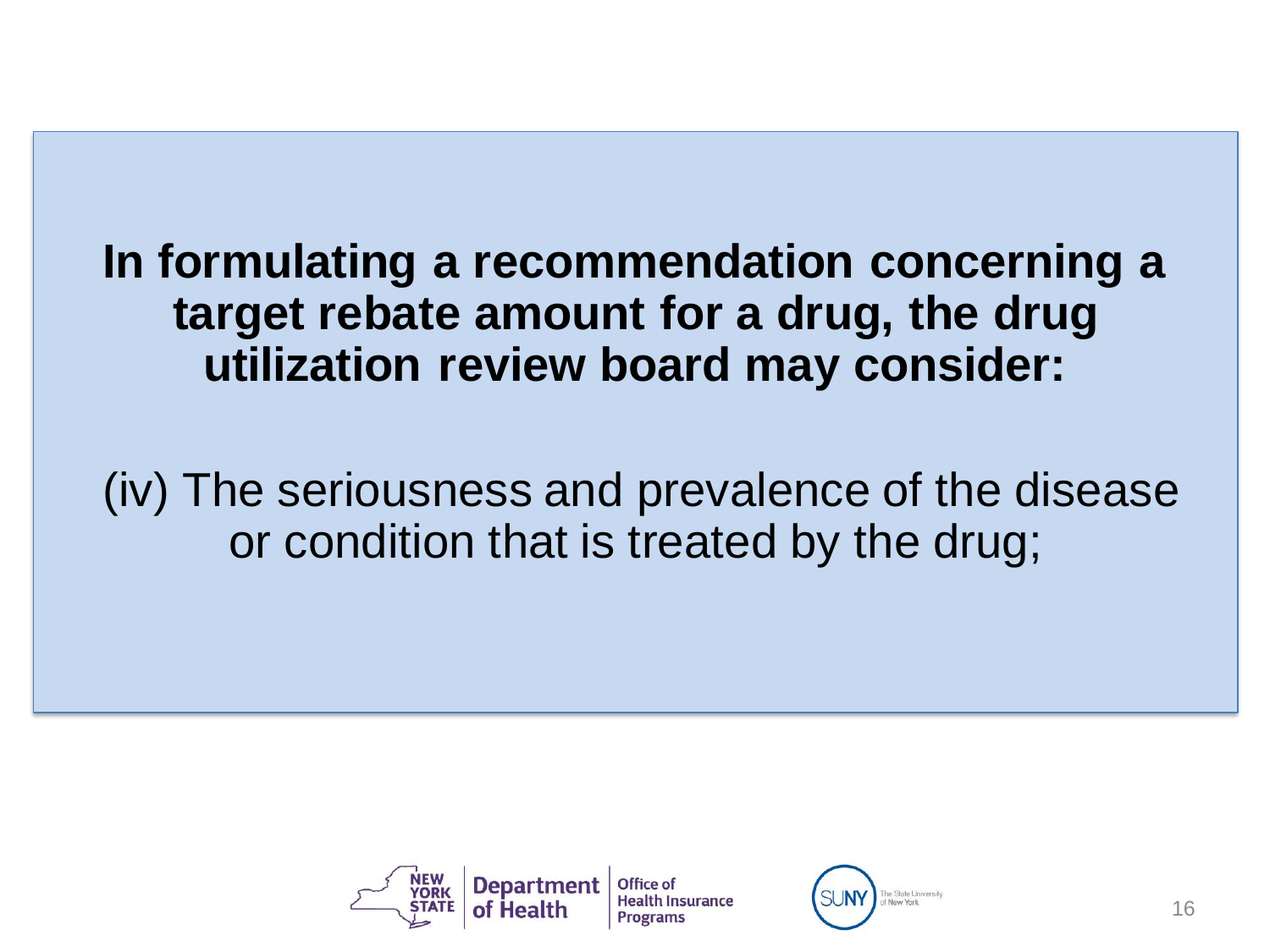# SMA: Seriousness and Prevalence

- The type of SMA is based on the patient's age of onset and the highest physical milestones reached.
- Patients with more copies of the SMN2 gene generally have a less severe form of SMA.

| <b>SMA</b><br><b>Type</b> | SMN <sub>2</sub><br><b>Copies</b> | <b>Disease Presentation</b>                                              | <b>Life</b><br><b>Expectancy</b> |
|---------------------------|-----------------------------------|--------------------------------------------------------------------------|----------------------------------|
| $\overline{0}$            | 1                                 | Severe weakness and hypotonia, rapid<br>progression, failure to thrive   | $<$ 6 months                     |
| 1                         | $1 - 3$                           | Difficulty swallowing, breathing                                         | <2 years                         |
| $\mathcal{P}$             | $2 - 3$                           | Unable to walk                                                           | Typically >20<br>years           |
| 3                         | $3 - 4$                           | Achieve ability to walk, but increasingly<br>limited mobility over time  | Adulthood                        |
| $\overline{4}$            | $\geq 4$                          | Able to attain motor milestones and<br>maintain mobility throughout life | Adulthood                        |

![](_page_17_Picture_4.jpeg)

![](_page_17_Picture_6.jpeg)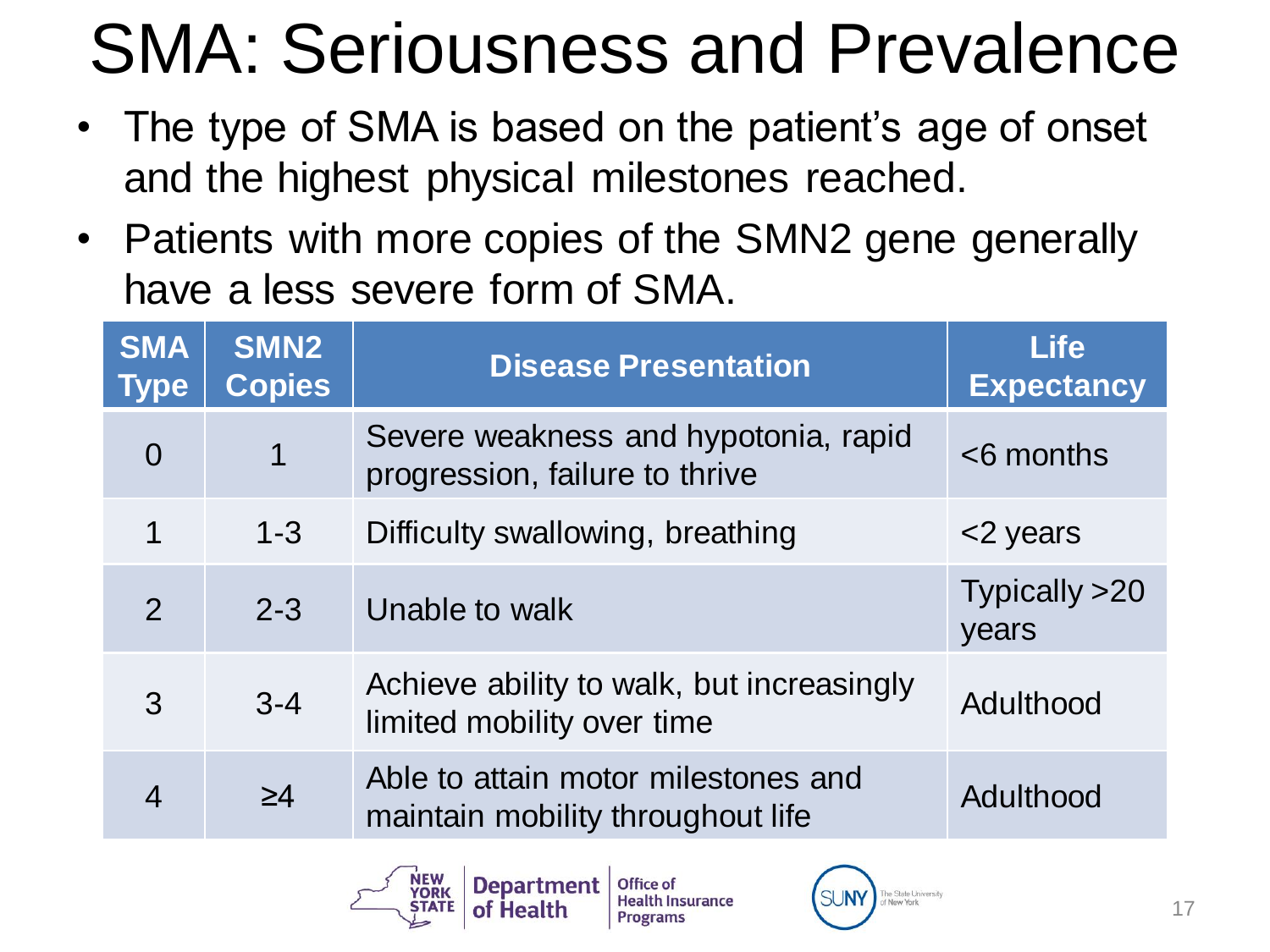## SMA: Seriousness and Prevalence

- SMA affects 10,000 25,000 people in the US.
	- Prevalence: 1 to 2 per 100,000 persons.
	- Incidence: 10 per 100,000 live births.
- Incidence in NYS:
	- 20 30 per 235,000 births per year.
- Childhood onset more common than adult:
	- Type 1: >50% of all new SMA cases
	- Type 2: 30% of overall cases
	- Type 3: 10% of overall cases

![](_page_18_Picture_10.jpeg)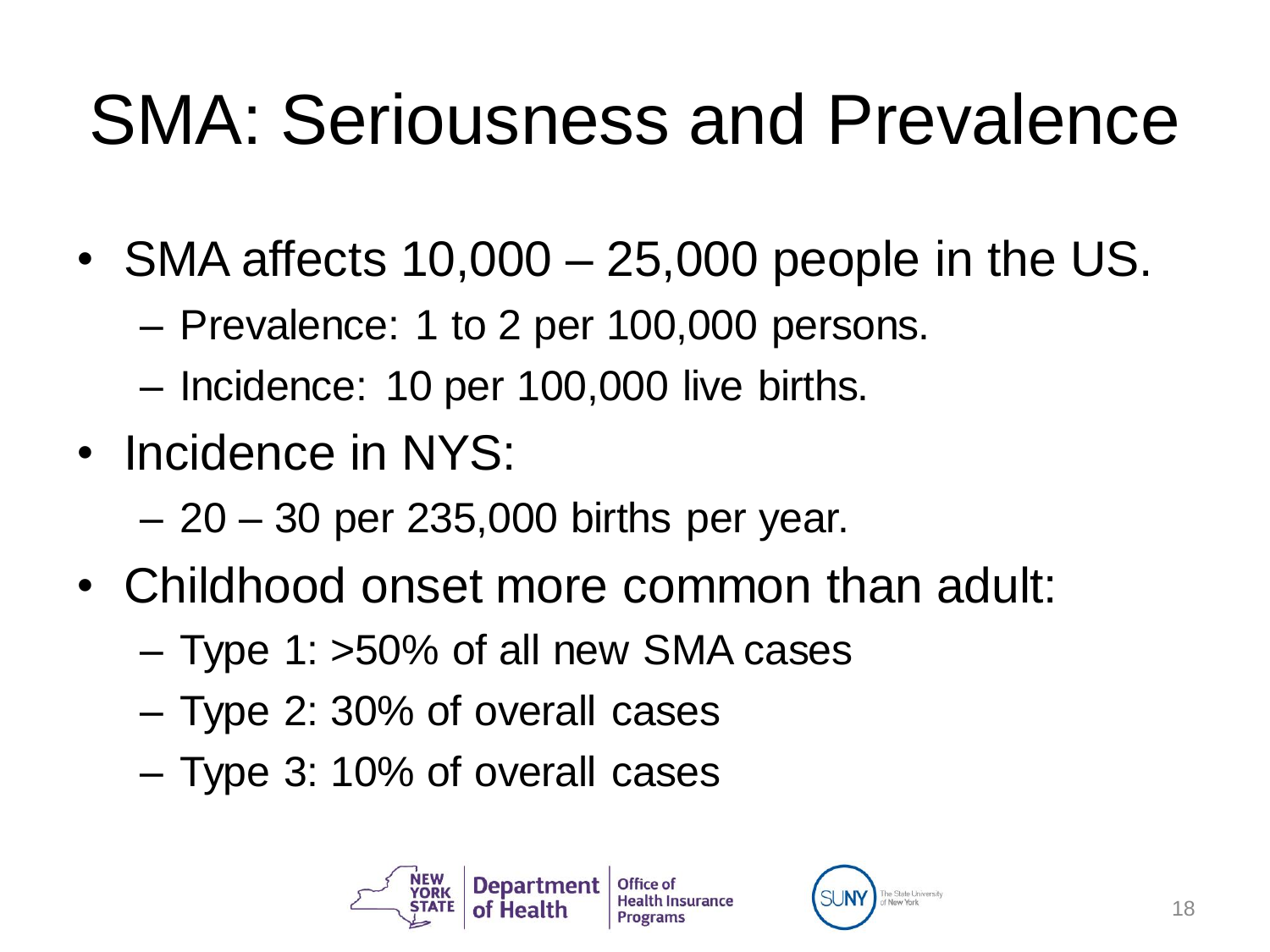### (v) The extent of utilization of the drug;

![](_page_19_Picture_2.jpeg)

![](_page_19_Picture_3.jpeg)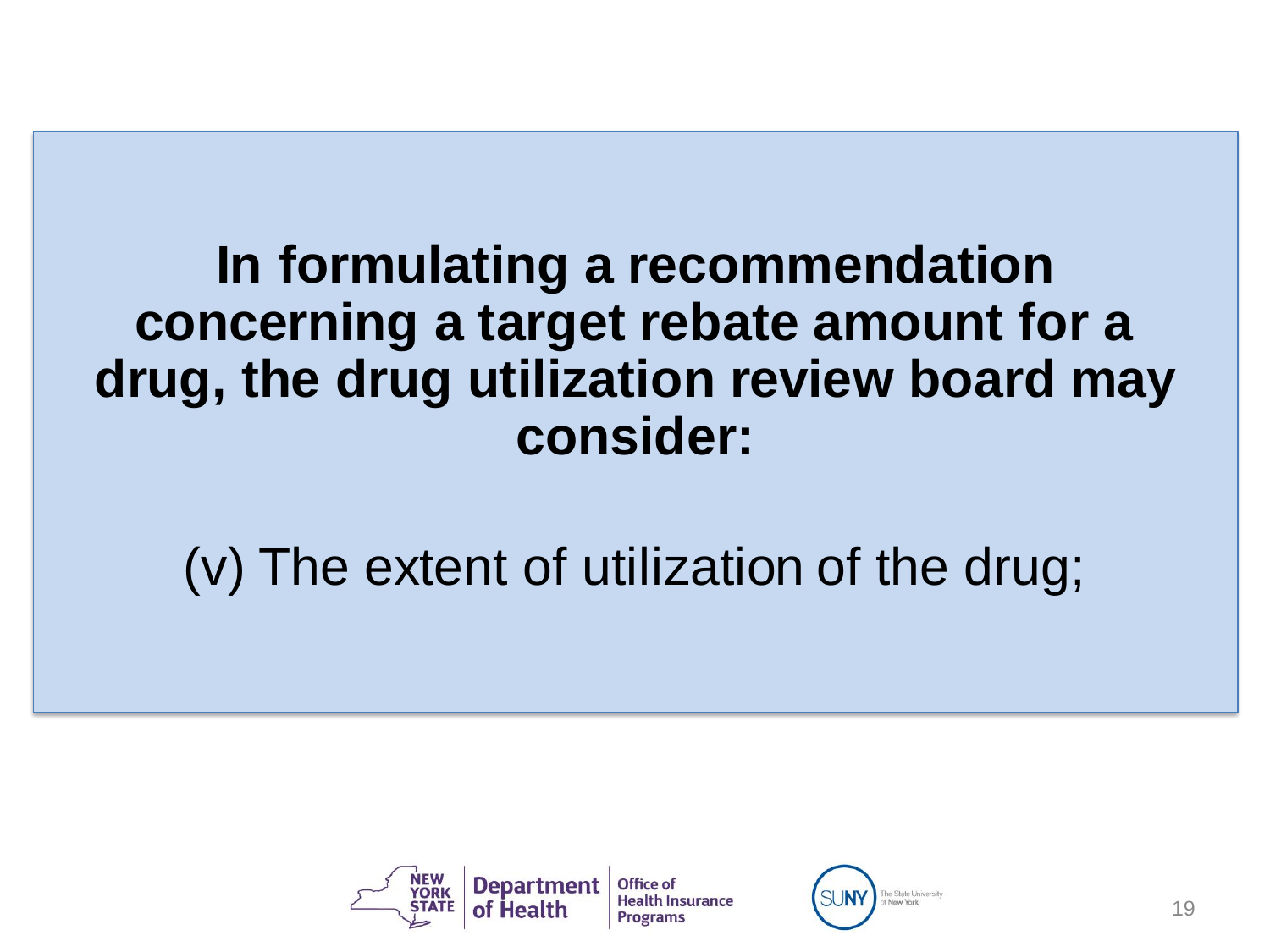## Nusinersen Utilization Analysis: Purpose

- The purpose of this analysis is to provide an overview of nusinersen utilization in the NYS Medicaid Program.
	- The analysis includes both fee-for-service (FFS) and Medicaid managed care (MC) plans.

![](_page_20_Picture_3.jpeg)

![](_page_20_Picture_4.jpeg)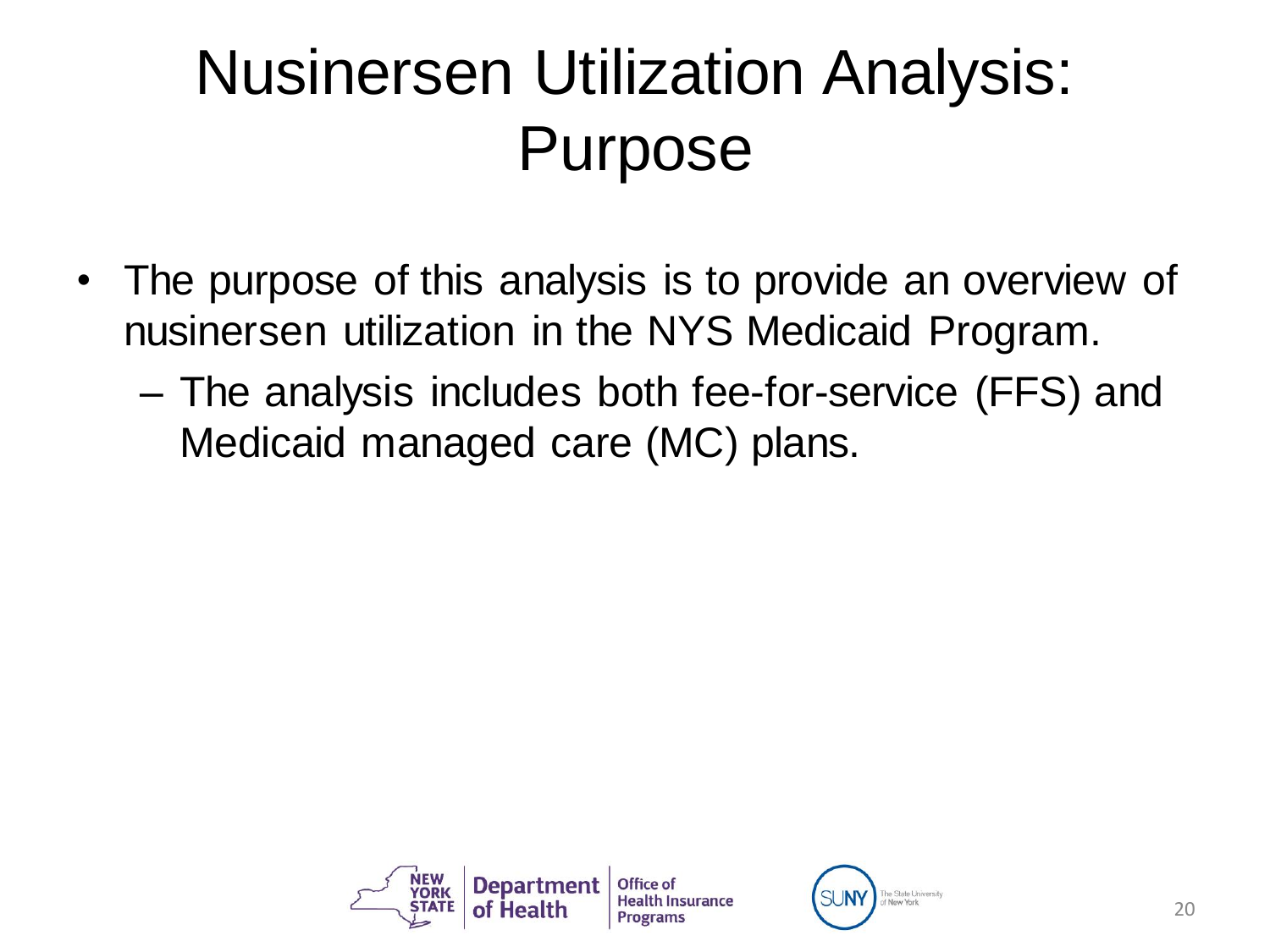## Methods

- A retrospective analysis of nusinersen utilization was conducted.
- The data source was the Medicaid Data Warehouse (MDW).
- The timeframe of the analysis was April 1, 2017 through September 30, 2019.

![](_page_21_Picture_4.jpeg)

![](_page_21_Picture_5.jpeg)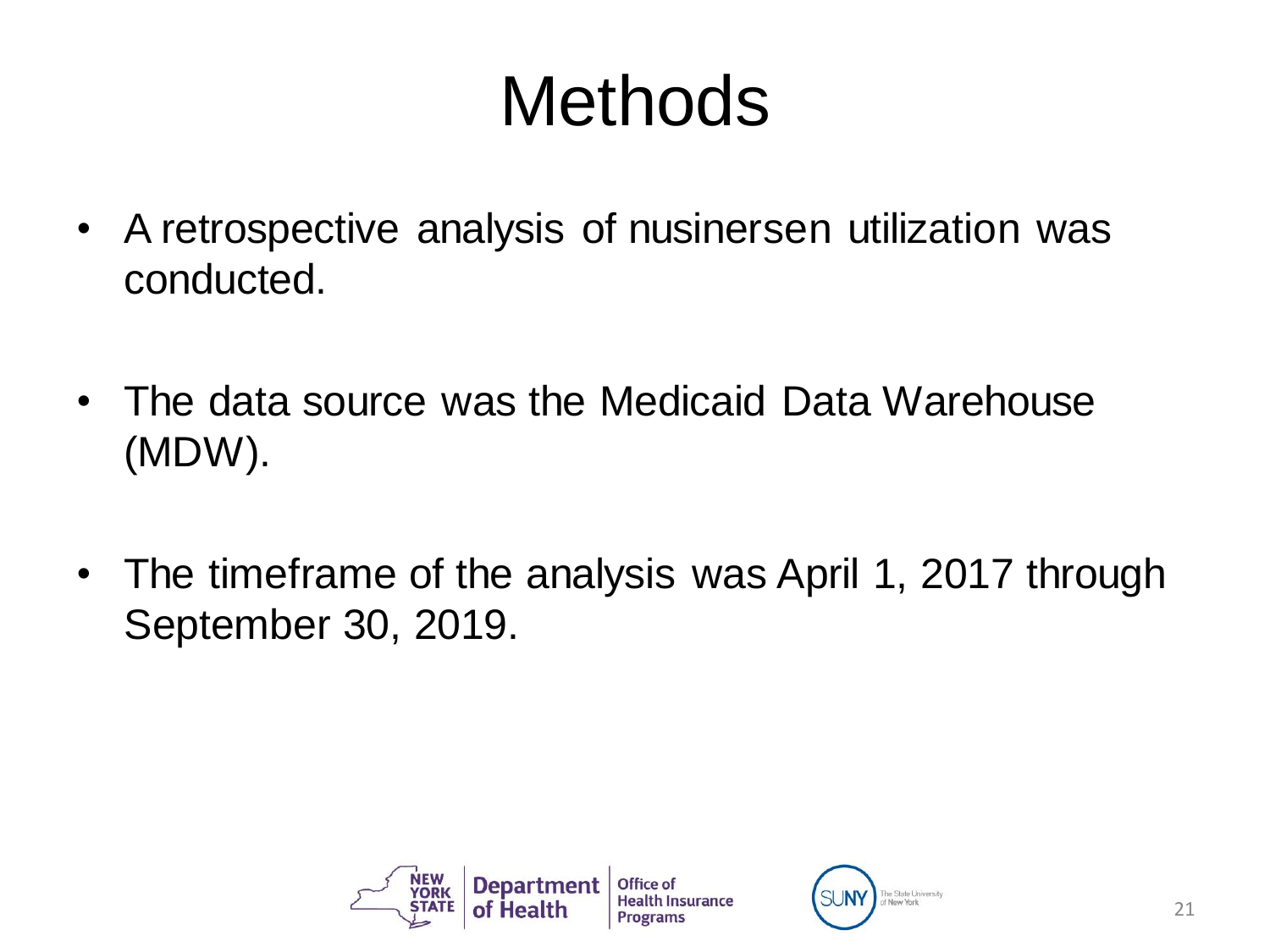## Results

- <100 unique NYS Medicaid members (FFS+MC) had a claim for nusinersen resulting in 336 claims during the timeframe of the analysis.
- Patients ranged in age from <1 year to 58 years of age.

![](_page_22_Picture_3.jpeg)

![](_page_22_Picture_4.jpeg)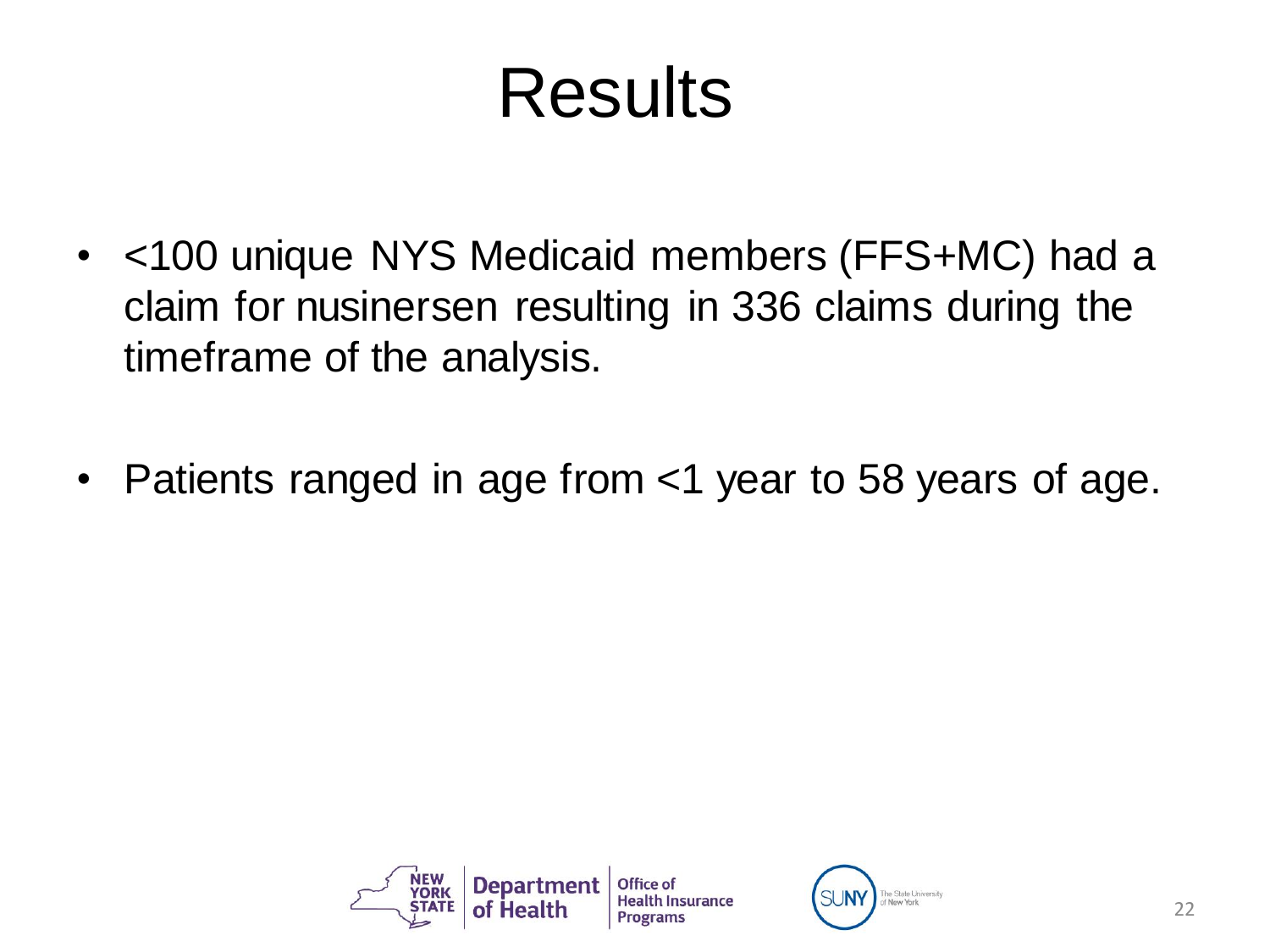#### Members Utilizing Nusinersen by Age Timeframe: April 1, 2017 through September 30, 2019

![](_page_23_Figure_1.jpeg)

Data source: MDW Extract date: February 2020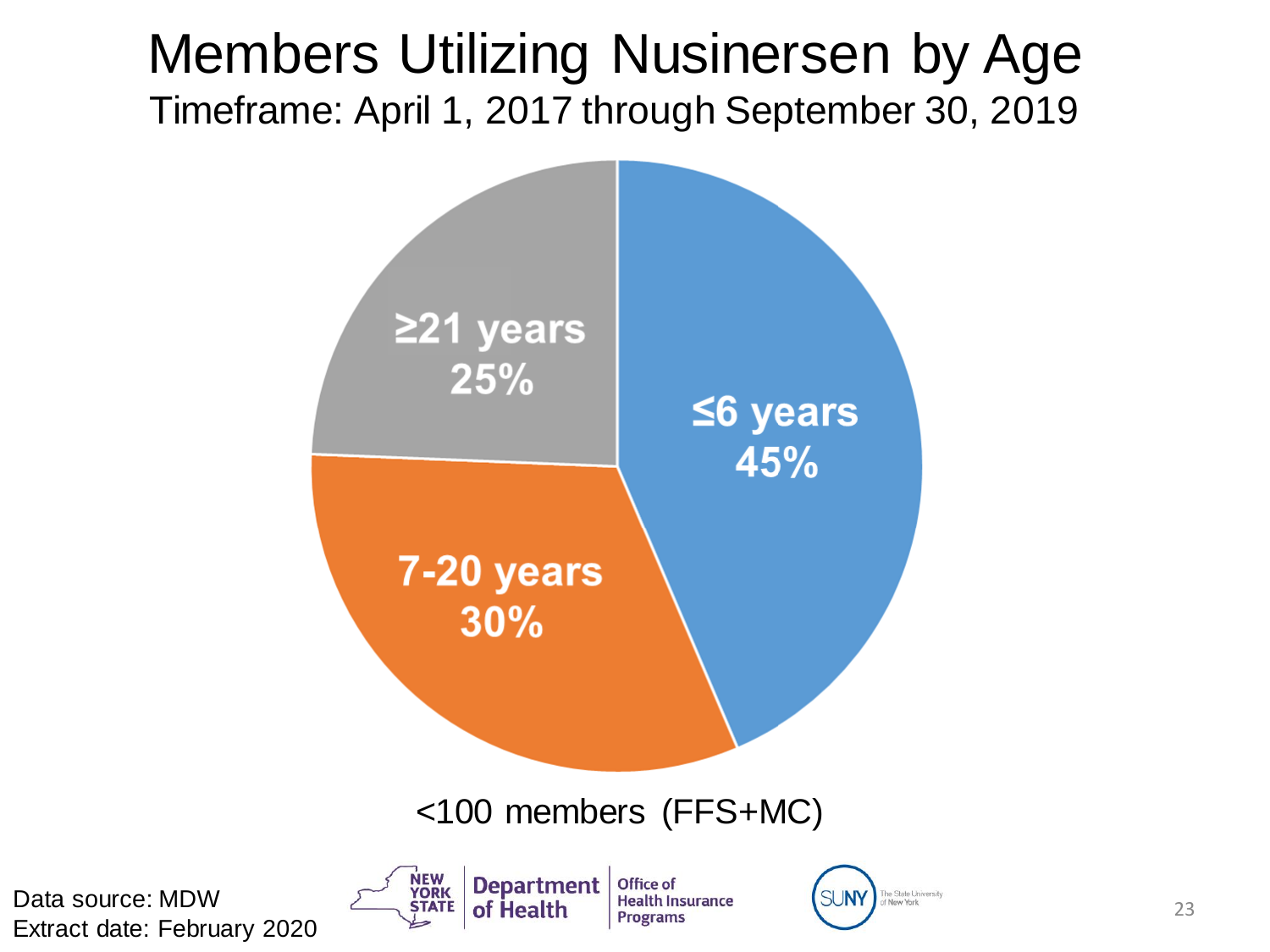## Nusinersen Utilization

|                                    | $FFS + MC$ | <b>FFS</b> | <b>MC</b> |
|------------------------------------|------------|------------|-----------|
| <b>SFY</b>                         | # Claims   | # Claims   | # Claims  |
| <b>SFY2018</b>                     | 87         | 13         | 74        |
|                                    |            |            |           |
| <b>SFY2019</b>                     | 164        | 51         | 113       |
|                                    |            |            |           |
| <b>SFY 2020</b><br>(6 months only) | 85         | 29         | 56        |
|                                    |            |            |           |
| Total                              | 336        | 93         | 243       |

FFS= fee-for-service, MC= managed care, SFY= state fiscal year

Extract date: February 2020

![](_page_24_Picture_4.jpeg)

![](_page_24_Picture_5.jpeg)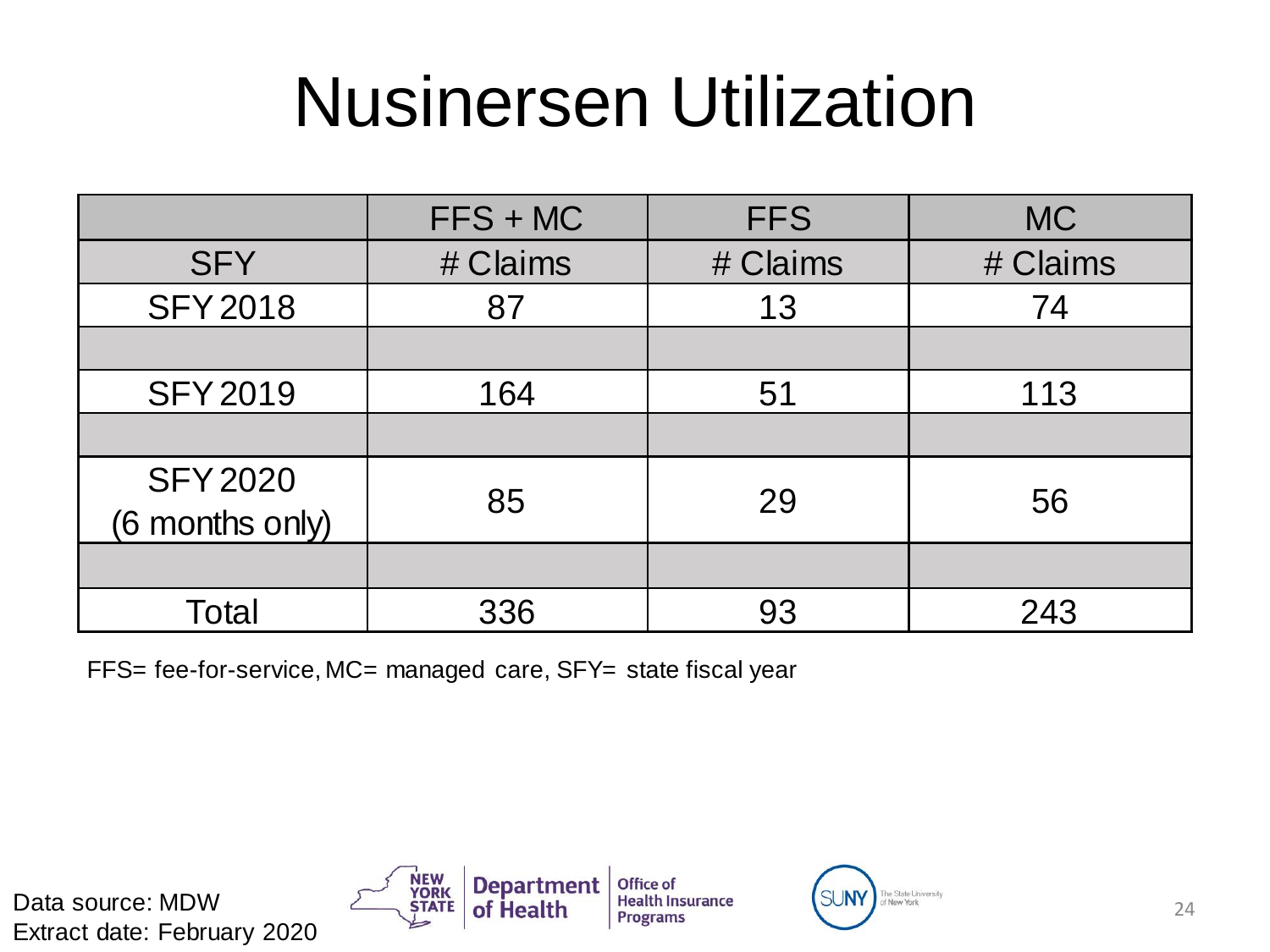(vi) The effectiveness of the drug in treating the conditions for which it is prescribed, or in improving a patient's health, quality of life, or overall health outcomes;

![](_page_25_Picture_2.jpeg)

![](_page_25_Picture_4.jpeg)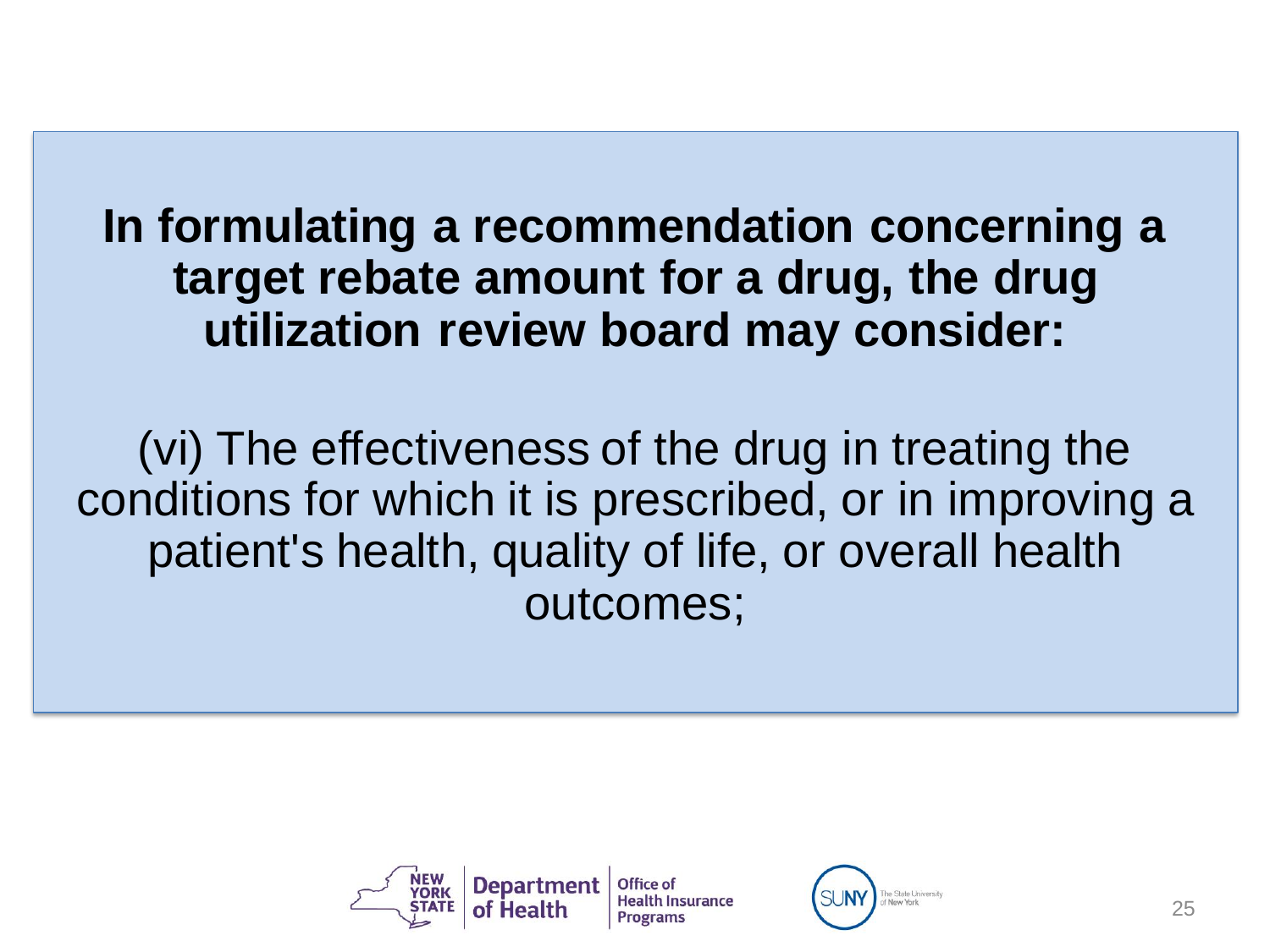# Effectiveness: Place in Therapy

- SMA Care Group: 2018 guideline on diagnosis and management of SMA
	- Acknowledges nusinersen as an FDA-approved agent for SMA, but does not provide detail as to its place in therapy.
- CureSMA: 2018 algorithm for treatment of infants diagnosed with SMA via newborn screening
	- In NYS, testing for SMA is currently included in newborn screening.
	- 2 or 3 copies of SMN2  $\rightarrow$  Probable SMA types 1 or 2:
		- Start treatment with SMN-up-regulating therapies immediately.
	- 4 or more copies of SMN2  $\rightarrow$  Probable SMA types 3 or 4:
		- Wait to treat; monitor and then treat at onset of symptoms.

![](_page_26_Picture_9.jpeg)

![](_page_26_Picture_10.jpeg)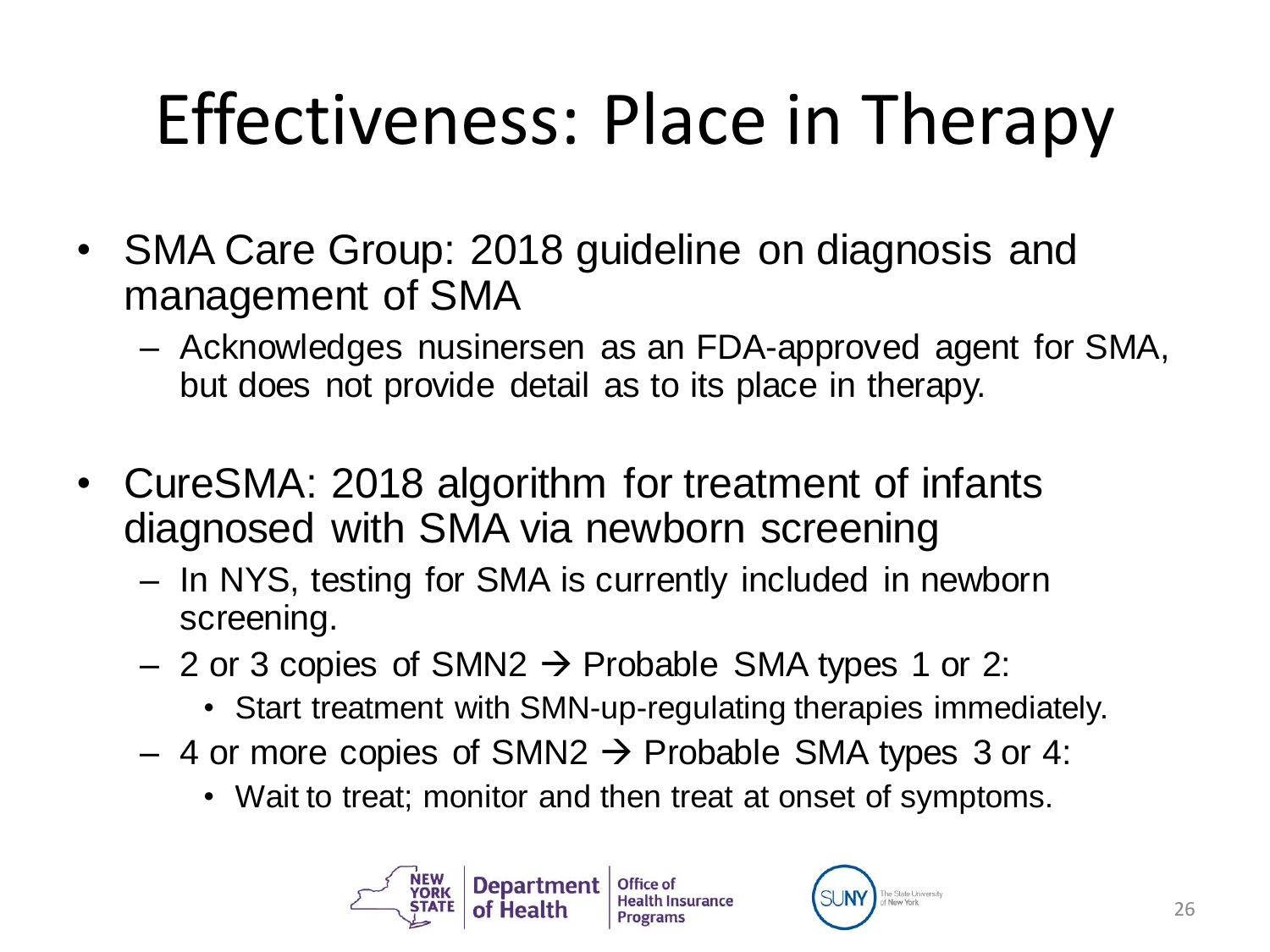### Clinical Trials: Finkel 2017 Phase 3 ENDEAR Trial in Infantile-Onset SMA

- Randomized, sham-controlled, double blind, multicenter trial
	- In infants age ≤7 months at screening with SMA symptom onset age ≤6 months.
- Treatment groups (randomized 2:1)
	- Nusinersen group:
		- 12 mg intrathecal dose equivalent (volume adjusted by age) on days 1, 15, 29, 64, 183 and 302 (n=80).
	- Control group:
		- Sham procedures on same schedule (n=41).
- Primary outcomes:
	- Motor-milestone response per Hammersmith Infant Neurologic Examination Part 2 (HINE-2), with interim analysis (response = improvement in  $\geq 1$ category[-ies] and more categories with improvement than worsening); eventfree survival (time to death or permanent assisted ventilation [PAV]).

![](_page_27_Picture_10.jpeg)

![](_page_27_Picture_12.jpeg)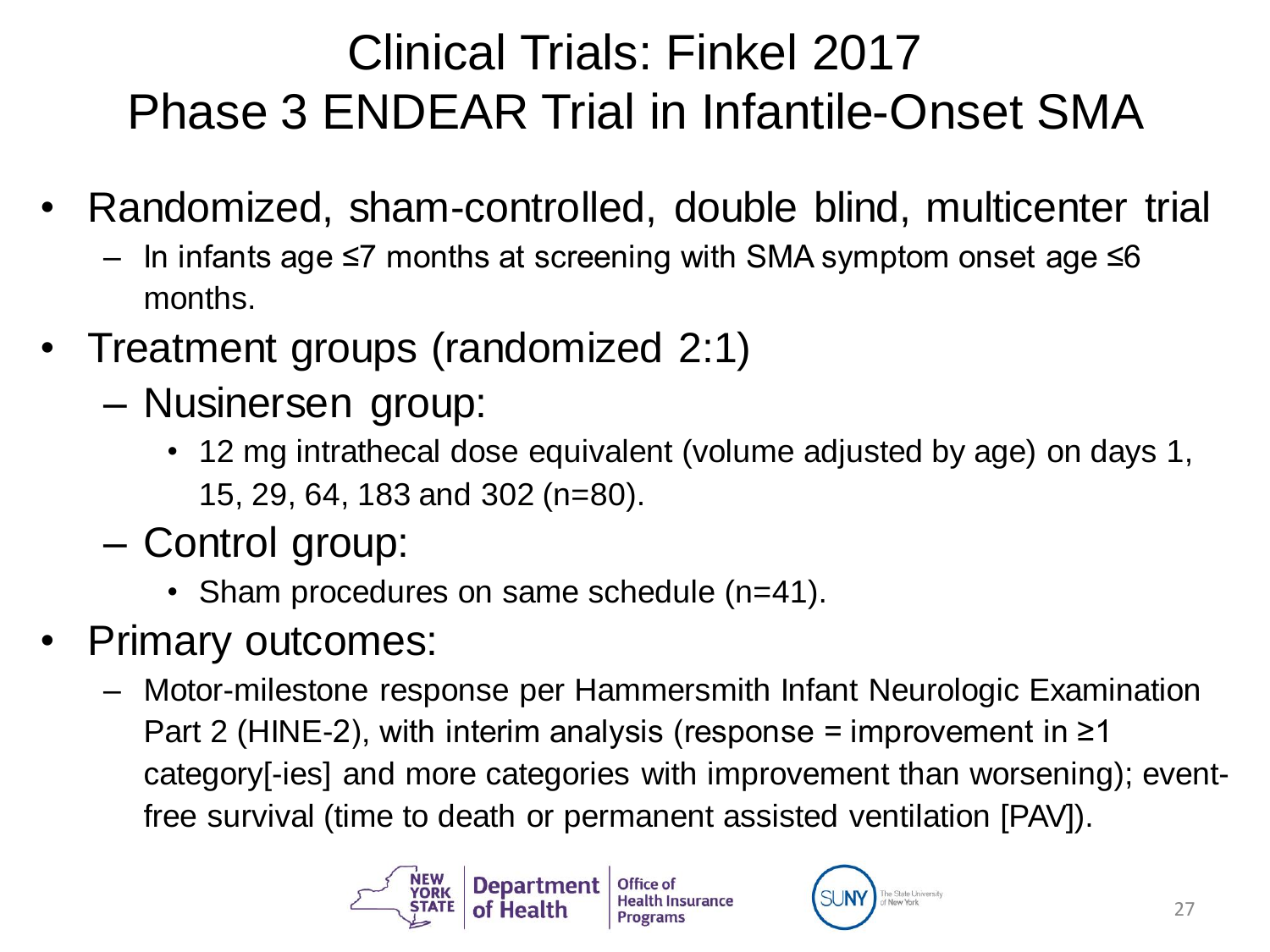## Clinical Trials: Finkel 2017, Interim Analysis

- 13 month duration planned.
- Prespecified interim analysis
	- Conducted when ~80 infants had been enrolled for ≥6 months.

| <b>HINE-2 Motor-Milestone Response Achieved</b>            |  |  |  |
|------------------------------------------------------------|--|--|--|
| Nusinersen: 21/51 (41%)<br>Control: 0/27 (0%)<br>P < 0.001 |  |  |  |

• Results prompted early trial termination; end-of-trial visits were conducted for final analysis.

![](_page_28_Picture_6.jpeg)

![](_page_28_Picture_7.jpeg)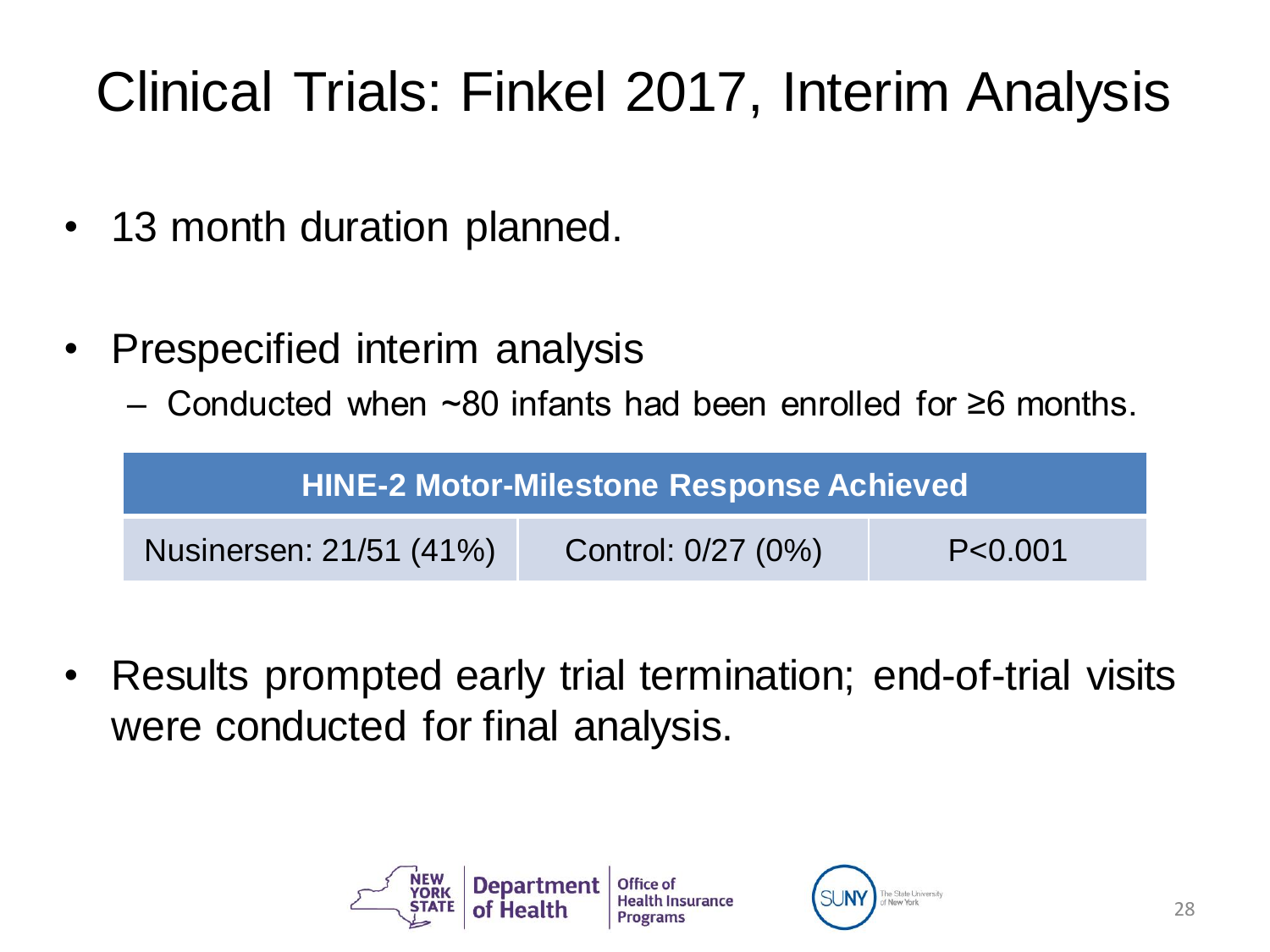## Clinical Trials: Finkel 2017, Final Analysis

- Final analysis
	- Included 121 infants (nusinersen: n=80; control: n=41) who had undergone assigned procedure at least once.

| Event-Free Survival (no death or use of PAV)    |  |  |  |  |
|-------------------------------------------------|--|--|--|--|
| Nusinersen: 49/80 (61%)<br>Control: 13/41 (32%) |  |  |  |  |
| HR (95% CI): 0.53 (0.32–0.89)<br>$P=0.005$      |  |  |  |  |
| <b>Median Time to Death or PAV</b>              |  |  |  |  |
| Nusinersen: not reached<br>Control: 22.6 weeks  |  |  |  |  |

• Likelihood of event-free survival was higher in infants treated with nusinersen who had disease duration ≤13.1 weeks at screening.

HR=hazard ratio; CI=confidence interval

![](_page_29_Picture_6.jpeg)

Office of **Health Insurance Programs** 

![](_page_29_Picture_8.jpeg)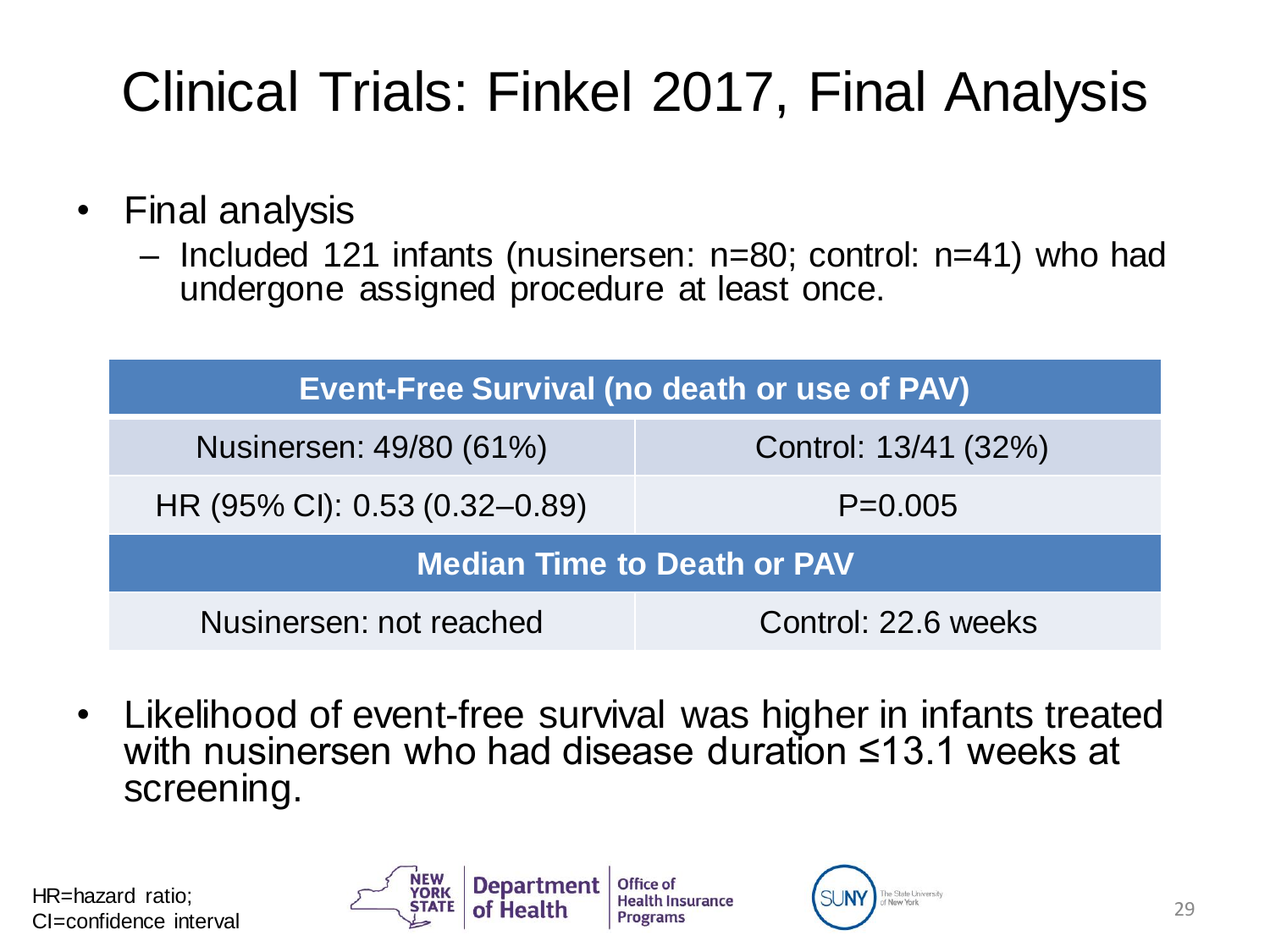### Clinical Trials: Mercuri 2018 Phase 3 CHERISH Trial in Later-Onset SMA

- Randomized, sham-controlled, double blind, multicenter trial
	- In children age 2-12 years with SMA symptom onset age >6 months.
- Treatment groups (randomized 2:1).
	- Nusinersen group:
		- 12 mg intrathecally on days 1, 29, 85, and 274, with 6 months of follow-up  $(n=84)$ .
	- Control group:
		- Sham procedures on same schedule (n=42).
- Primary outcomes:
	- Hammersmith Functional Motor Scale Expanded (HFMSE) score (leastsquares mean change from baseline at 15 months), with interim analysis.

![](_page_30_Picture_10.jpeg)

![](_page_30_Picture_11.jpeg)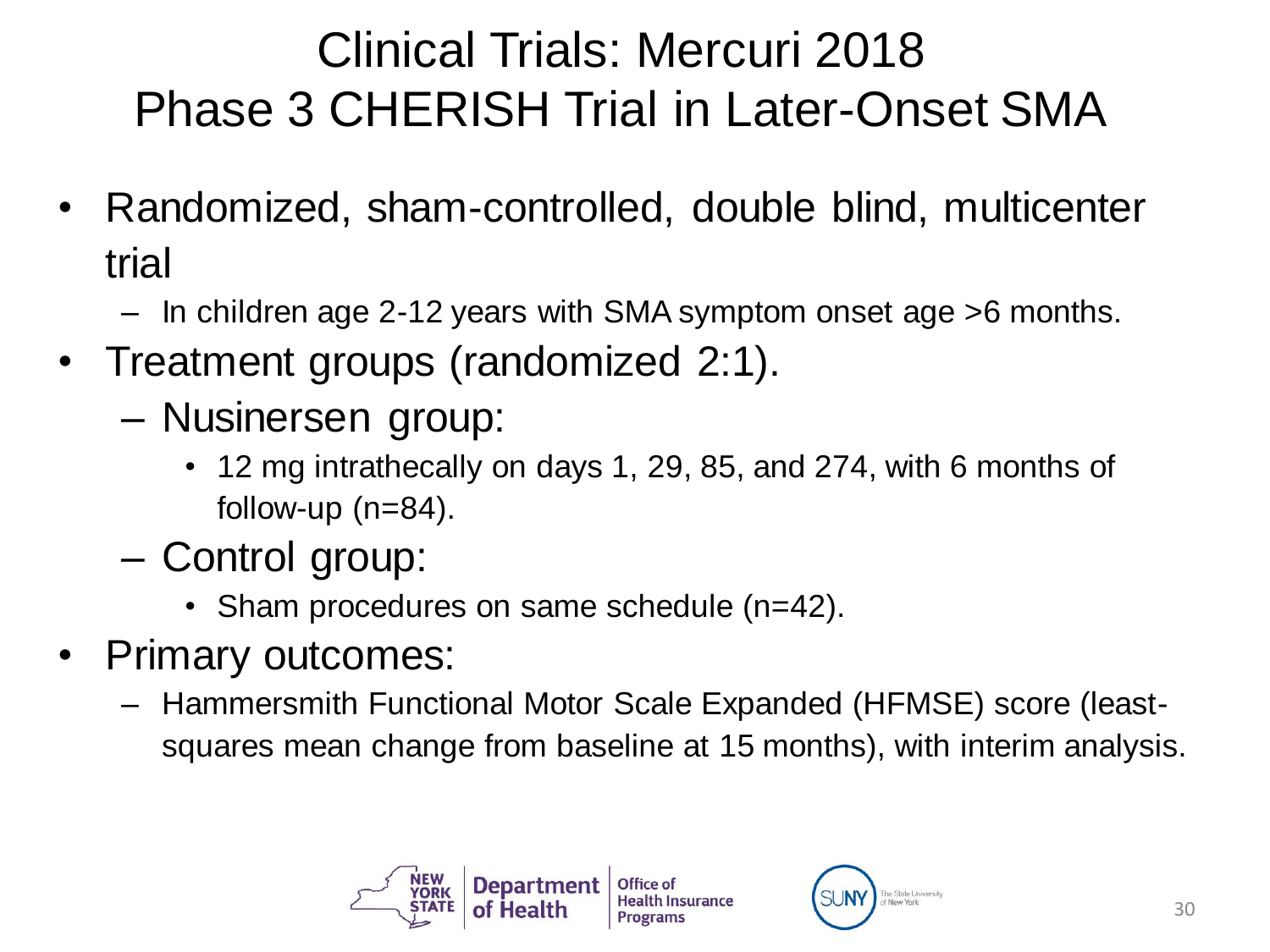## Clinical Trials: Mercuri 2018, Interim Analysis

- 15 month duration planned.
- Prespecified interim analysis:
	- Conducted when all patients were enrolled ≥6 months and ≥39 completed 15-month assessment.

| HFMSE Score: Least-Squares Mean Difference vs. Baseline (95% CI) |                                |  |  |
|------------------------------------------------------------------|--------------------------------|--|--|
| Nusinersen: 4.0 (2.9 to 5.1)                                     | Control: $-1.9$ ( $-3.8$ to 0) |  |  |
| Difference: 5.9 (3.7 to 8.1)                                     | P < 0.001                      |  |  |

• Results prompted early trial termination; patients who had not yet had a 15-month assessment were evaluated at a final visit.

![](_page_31_Picture_6.jpeg)

![](_page_31_Picture_7.jpeg)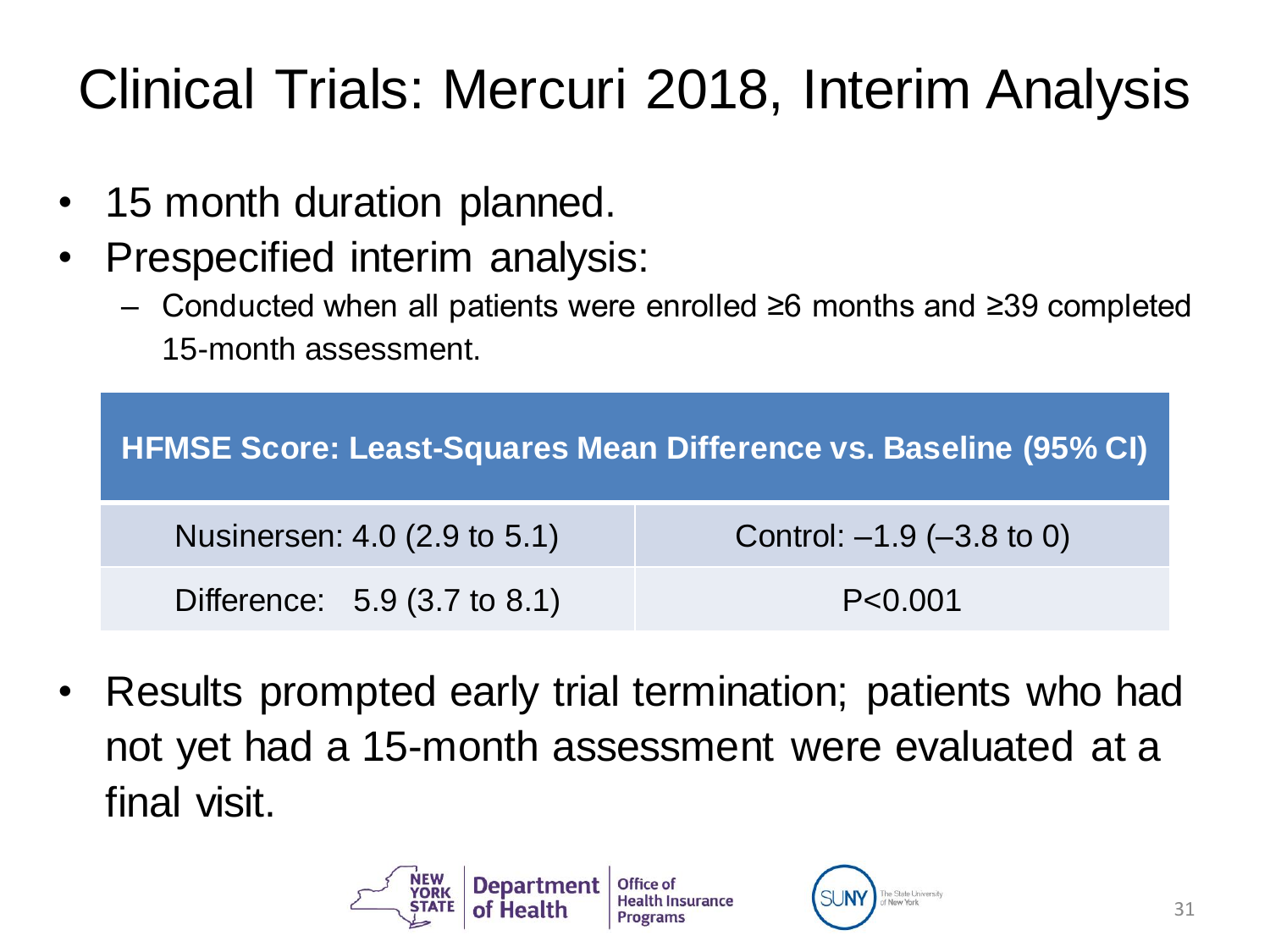### Clinical Trials: Mercuri 2018, Final Analysis

#### • Final analysis

– 66/84 patients in the nusinersen group and 34/42 in the control group completed the 15-month assessment.

| HFMSE Score: Least-Squares Mean Difference vs. Baseline (95% CI) |                                                        |  |  |  |
|------------------------------------------------------------------|--------------------------------------------------------|--|--|--|
| Nusinersen: 3.9 (3.0 to 4.9)                                     | Control: $-1.0$ ( $-2.5$ to 0.5)                       |  |  |  |
| Difference: 4.9 (3.1 to 6.7)                                     |                                                        |  |  |  |
|                                                                  | Patients with HFMSE Score Change of ≥3 Points (95% CI) |  |  |  |
| Control: 26% (12 to 40)<br>Nusinersen: 57% (46 to 68)            |                                                        |  |  |  |
| Difference: 30.5% (12.7 to 48.3)                                 | Odds ratio: 6 (2 to 15)                                |  |  |  |
| P < 0.001                                                        |                                                        |  |  |  |

![](_page_32_Picture_4.jpeg)

Office of **Health Insurance Programs** 

![](_page_32_Picture_6.jpeg)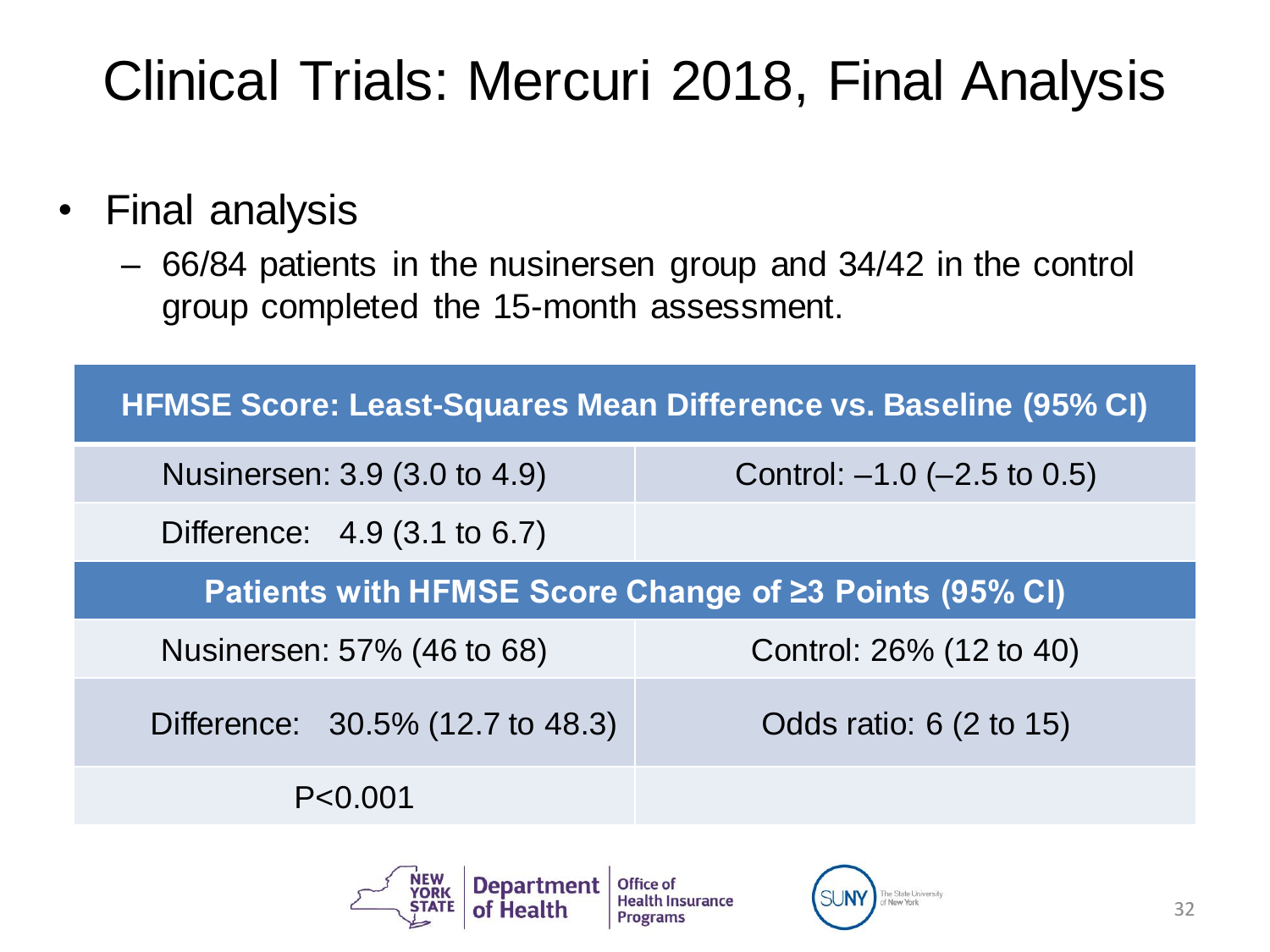(vii) The likelihood that use of the drug will reduce the need for other medical care, including hospitalization;

![](_page_33_Picture_2.jpeg)

**Health Insurance Programs** 

![](_page_33_Picture_4.jpeg)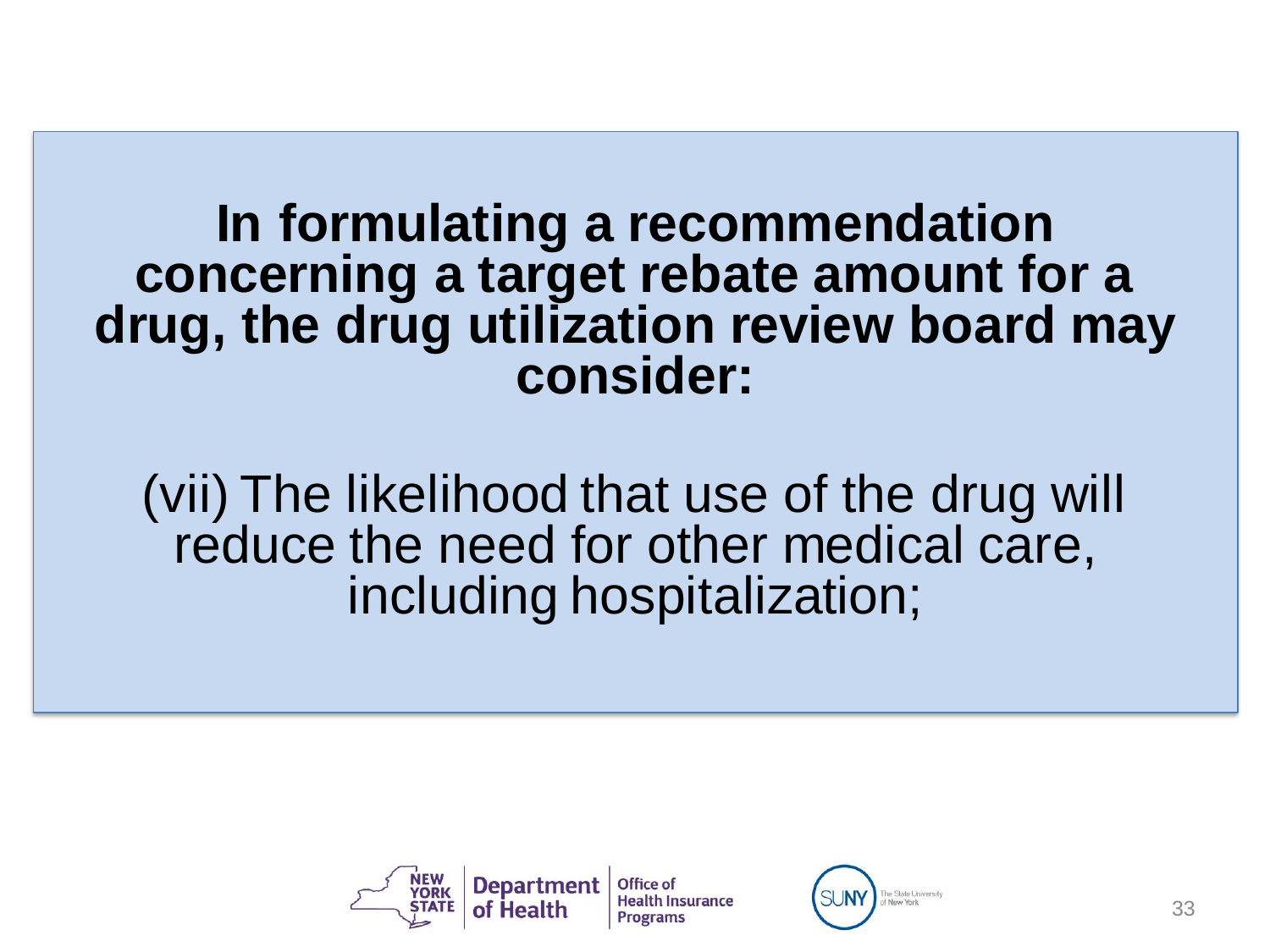### Post-Marketing Outcomes: Hagenacker 2020, Nusinersen in Adults

- Post-marketing observational cohort study on safety and effectiveness of nusinersen treatment in adults with SMA.
- Primary outcome: change in HFMSE score at 6, 10, and 14 months.
	- Clinically meaningful improvement =  $HFMSE$  score increase  $\geq 3$  points.
- 124 patients included in the 6-month analysis.
	- SMA type 1: n=2 (2%); SMA type 2: n=45 (36%); SMA type 3: n=77 (62%).
- No serious adverse events reported.
	- Most frequent adverse events at 14 months included headache (35%), back pain (22%), and nausea (11%).

| <b>Analysis</b> | <b>Patients</b> | <b>Mean HFMSE</b><br>Score Change | 95% CI        | <b>Patients with Clinically</b><br>Meaningful Change |
|-----------------|-----------------|-----------------------------------|---------------|------------------------------------------------------|
| 6 months        | $n = 124$       | 1.73                              | $1.05 - 2.41$ | 35/124 (28%)                                         |
| 10 months       | $n = 92$        | 2.58                              | 1.76-3.39     | 33/92 (36%)                                          |
| 14 months       | $n=57$          | 3.12                              | 2.06-4.19     | 23/57 (40%)                                          |

![](_page_34_Picture_9.jpeg)

**Programs** 

![](_page_34_Picture_11.jpeg)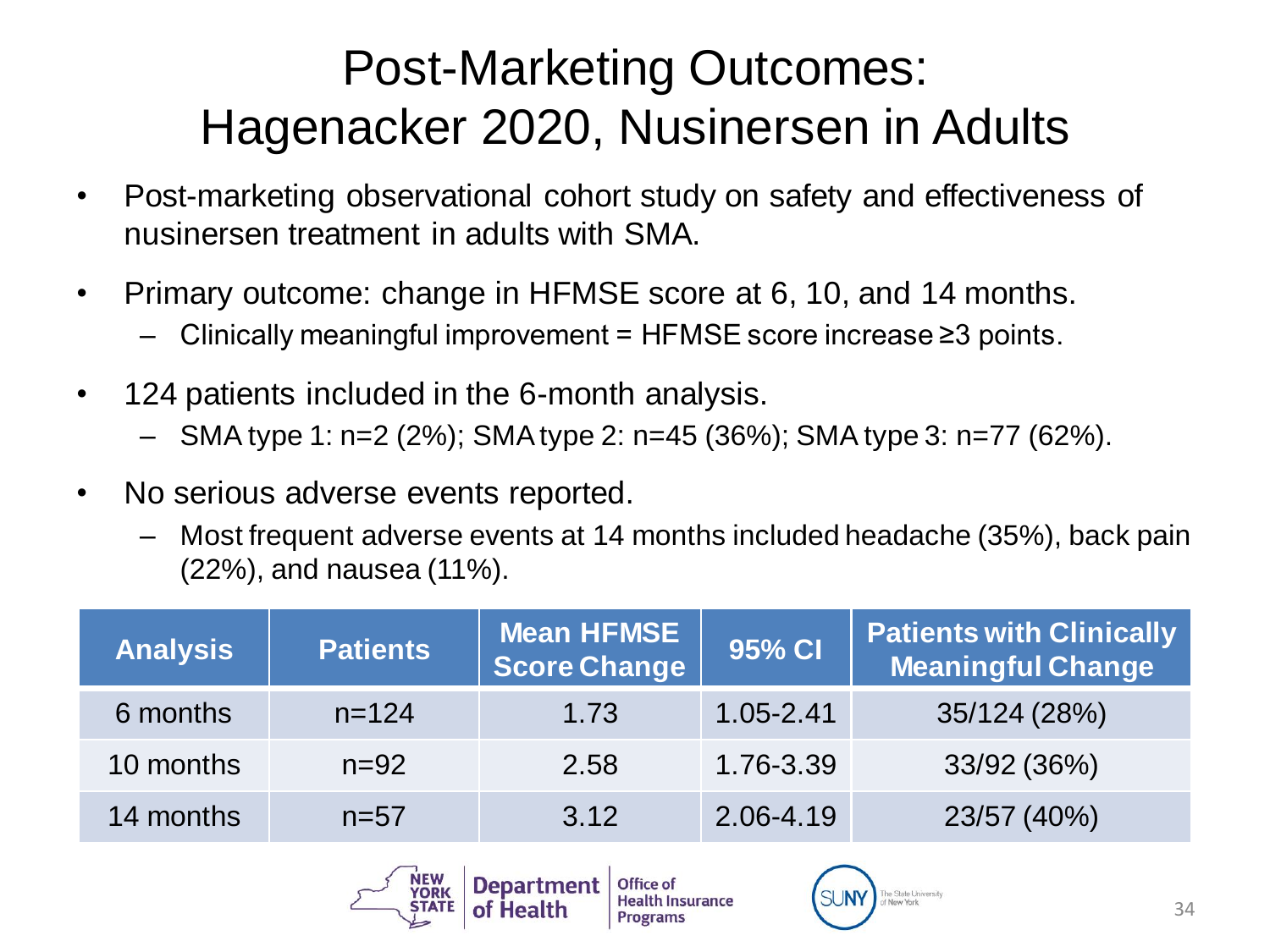### Post-Marketing Outcomes: Weaver 2020, Quality of Life (QoL) Study

- Prospective, randomized, longitudinal, crossover survey study.
- Assessed QoL and family experience for children with SMA, with and without nusinersen.
- Patients and parents were randomized to complete 4 survey instruments in a crossover fashion.
- Participants included 58 pediatric patients with SMA (age 0.25-20 years) and parents at US specialty clinics.
	- SMA type I (n=26) 12/26 (50%) received nusinersen
	- SMA type II (n=23) 8/23 (35%) received nusinersen
	- SMA type III (n=9) 1/9 (11%) received nusinersen
- Impact of nusinersen use:
	- No significant differences in scores on any of the 4 surveys.
	- However, many patients had just begun nusinersen treatment; further study needed.

![](_page_35_Picture_11.jpeg)

![](_page_35_Picture_12.jpeg)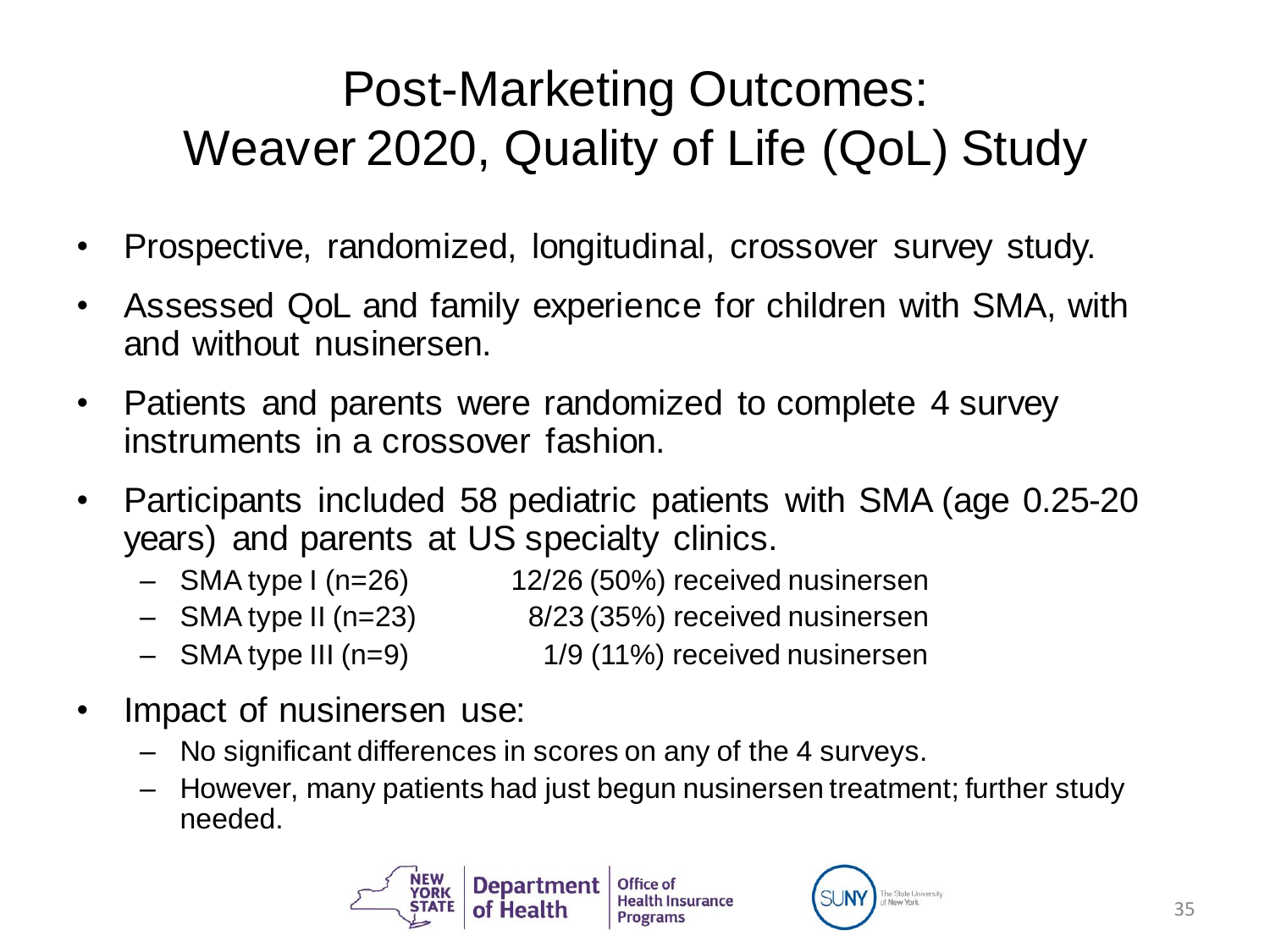### Expanded Access Program (EAP) Outcomes: Ali 2019, Study of Hospital Utilization

- Retrospective cohort study in one UK hospital, assessing hospital utilization over 24 month study period.
- Patients:
	- 11 children with SMA type 1 receiving nusinersen via Expanded Access Program.
	- Median age at initiation of nusinersen: 8.1 (range 0-85.7) months
- Total number of hospital admissions since nusinersen initiation: 107.
	- Median admissions per child: 11 (range 1-25).
	- Most common reasons for admission: lower respiratory tract infection (n=42), nusinersen administration (n=38).
- Median hospital days since diagnosis per child: 118 (range 7-235).
	- Patients were hospitalized for a median of 20% (range 2-72%) of their lives.
- Overall, a total of 762 days was spent in a high-dependency unit and 248 days in pediatric intensive care unit during the 2-year study period. This equated to an estimated additional cost of £2.2M (approximately \$2.7M USD at April 2020 exchange rate).

![](_page_36_Picture_11.jpeg)

![](_page_36_Picture_12.jpeg)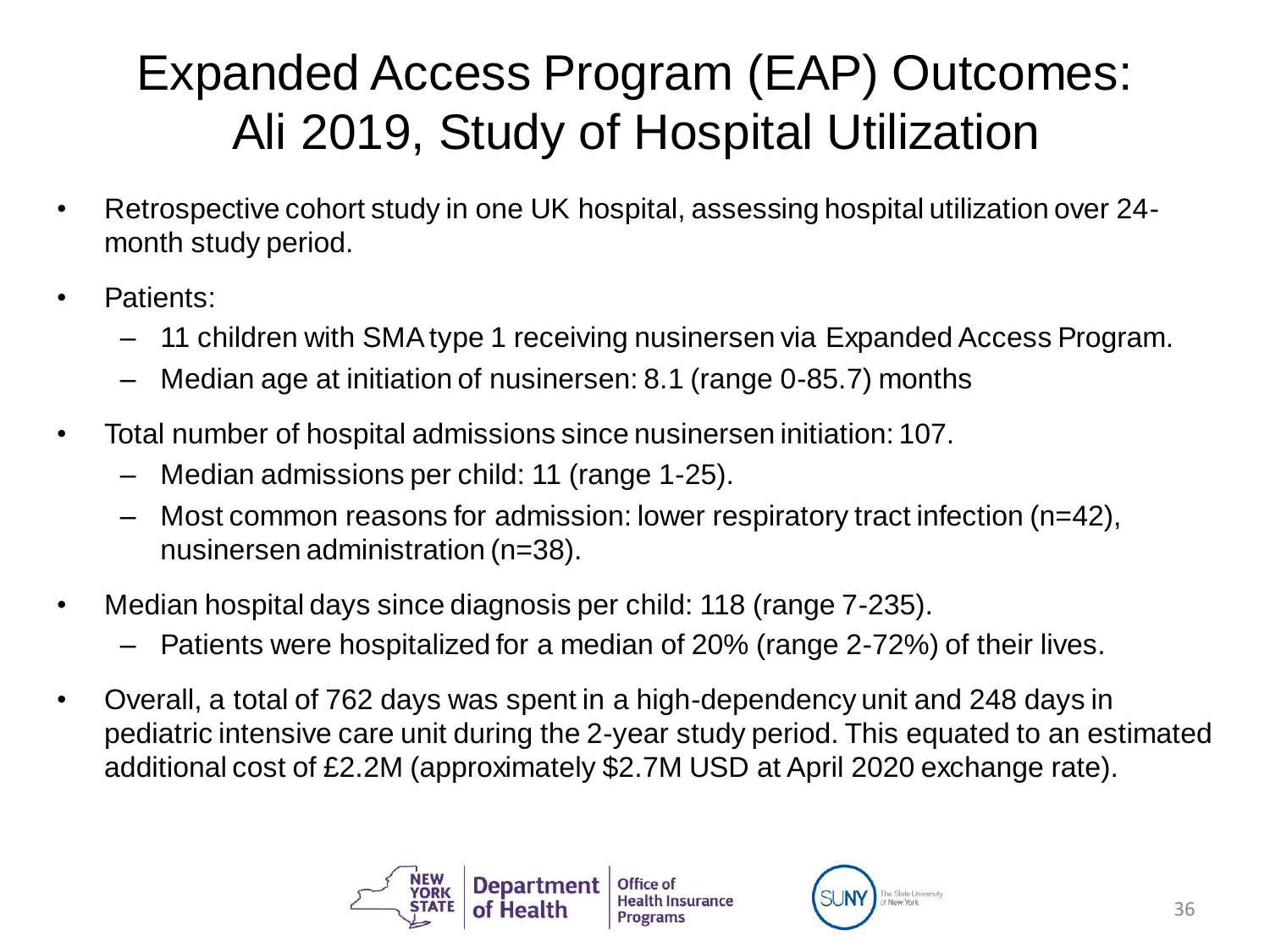- **(viii) The average wholesale price, wholesale acquisition cost, retail price of the drug, and the cost of the drug to the Medicaid program minus rebates received by the state;**
	- WAC was \$25,500/mL as of February 2020 per eMedNY.
	- Product is only available in 12 mg/5 mL single-use vial. Based on WAC/mL, the WAC for the 5 mL single-use vial would be \$127,500.
- **(ix) In the case of generic drugs, the number of pharmaceutical manufacturers that produce the drug;**
	- Spinraza® is a single-source product; currently there is no equivalent (AB-rated) generic drug.

![](_page_37_Picture_6.jpeg)

**Health Insurance** 

![](_page_37_Picture_8.jpeg)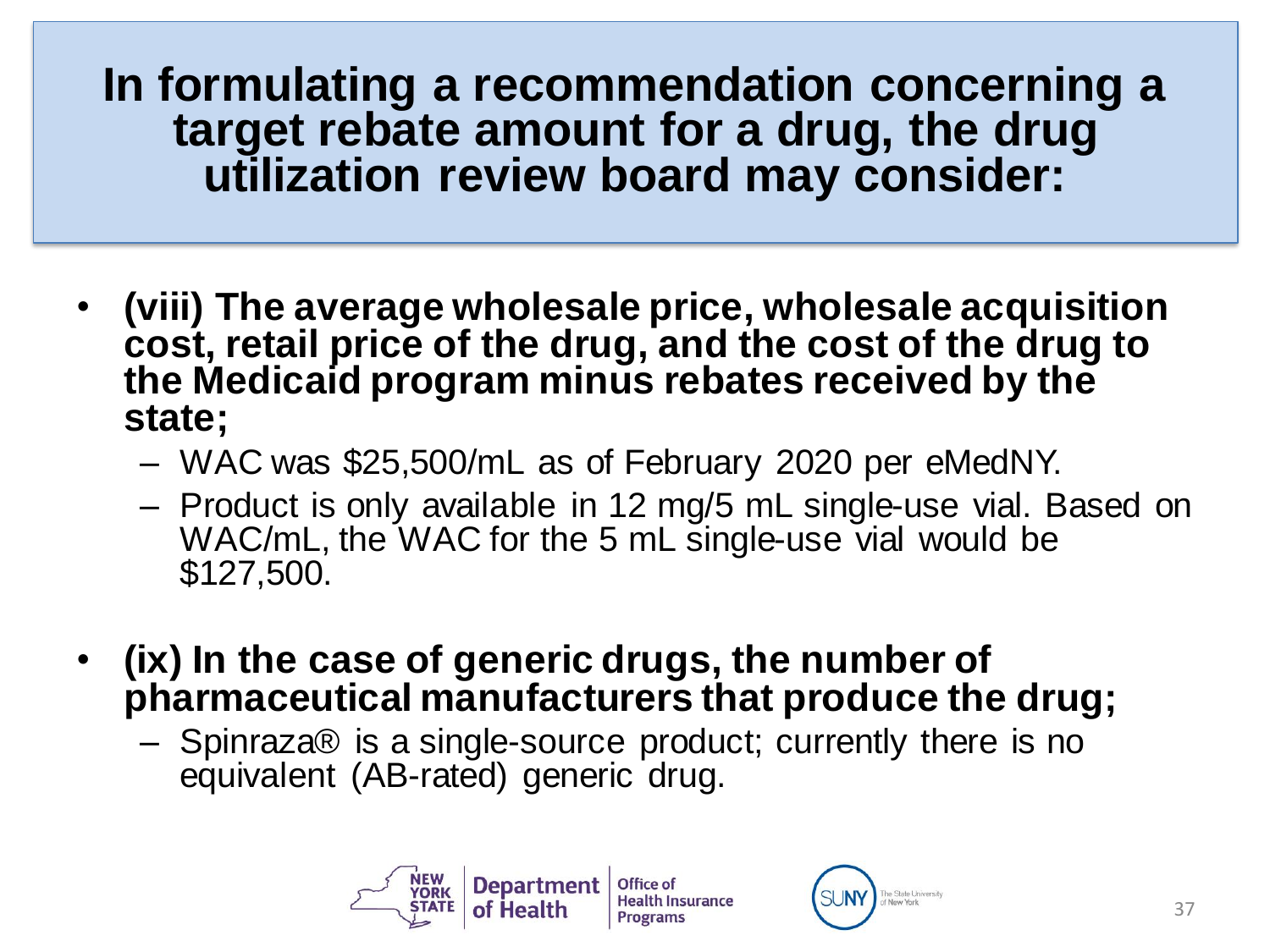- **(x) Whether there are pharmaceutical equivalents to the drug; and**
	- Spinraza® is a single-source product and there are no pharmaceutical equivalents to the product.
- **xi) Information supplied by the manufacturer, if any, explaining the relationship between the pricing of the drug and the cost of development of the drug and/or the therapeutic benefit of the drug, or that is otherwise pertinent to the manufacturer's pricing decision; any such information provided shall be considered confidential and shall not be disclosed by the drug utilization review board in a form that identifies a specific manufacturer or prices charged for drugs by such manufacturer.**
	- Information supplied by the manufacturer will be provided to the DURB.

![](_page_38_Picture_5.jpeg)

![](_page_38_Picture_6.jpeg)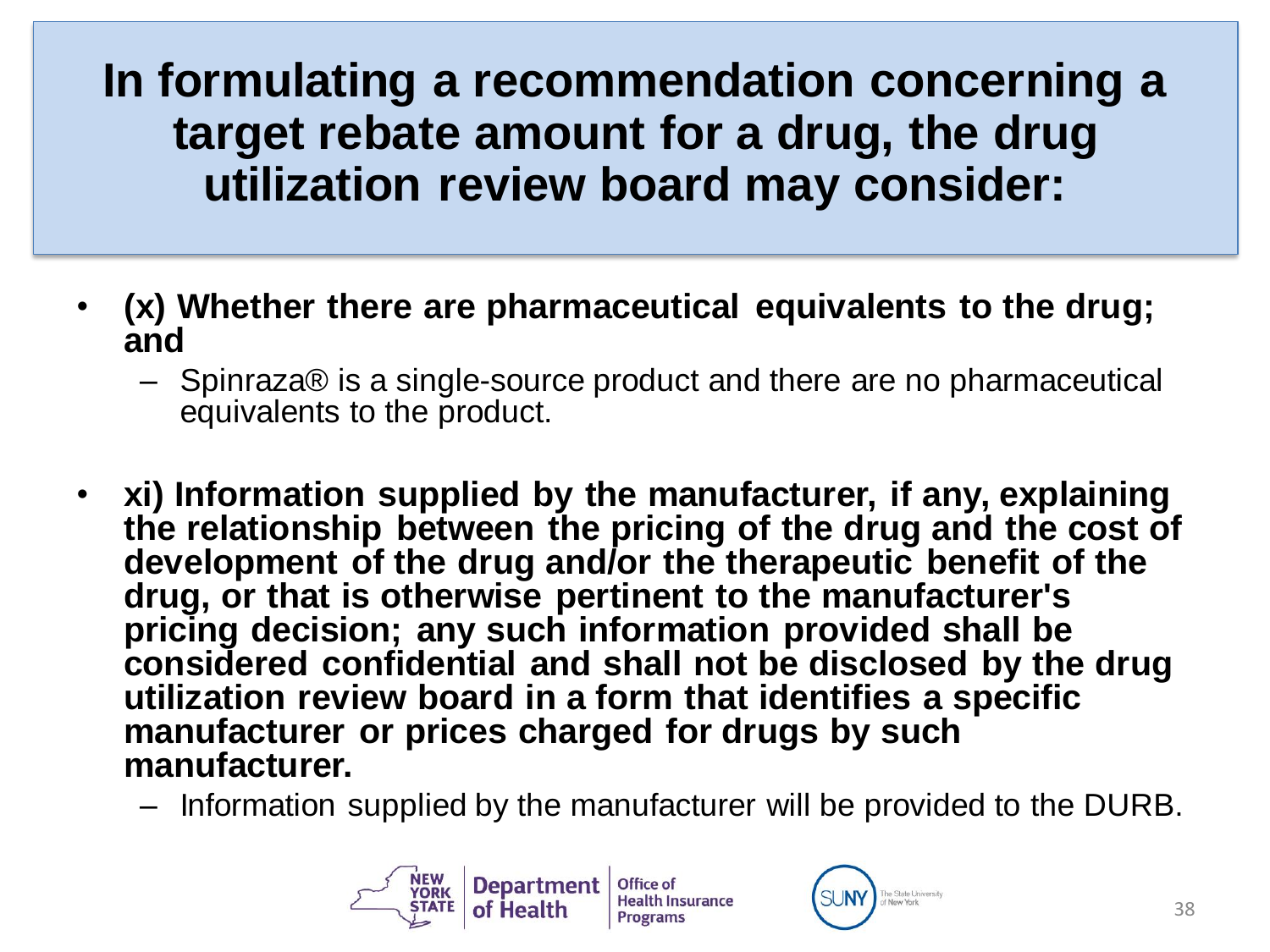## Summary

- Total WAC for initial year of nusinersen therapy: \$765,000; total WAC for maintenance year of therapy: \$382,500.
- Coverage policies for other states' Medicaid programs, commercial health insurance, and other countries were reviewed; most specified criteria and/or restrictions for nusinersen coverage.
- SMA affects 10,000 25,000 people in the US; incidence in NYS: 20–30 per 235,000 births per year. NYS includes SMA testing in newborn screening.
- Patients with severe forms of SMA may struggle to swallow or breathe, and have life expectancy of  $\leq 2$  years. Patients with less severe disease can survive into adulthood, but may experience mobility limitations. Severe SMA is more common, with Type 1 accounting for >50% of all new SMA cases.

![](_page_39_Picture_5.jpeg)

![](_page_39_Picture_6.jpeg)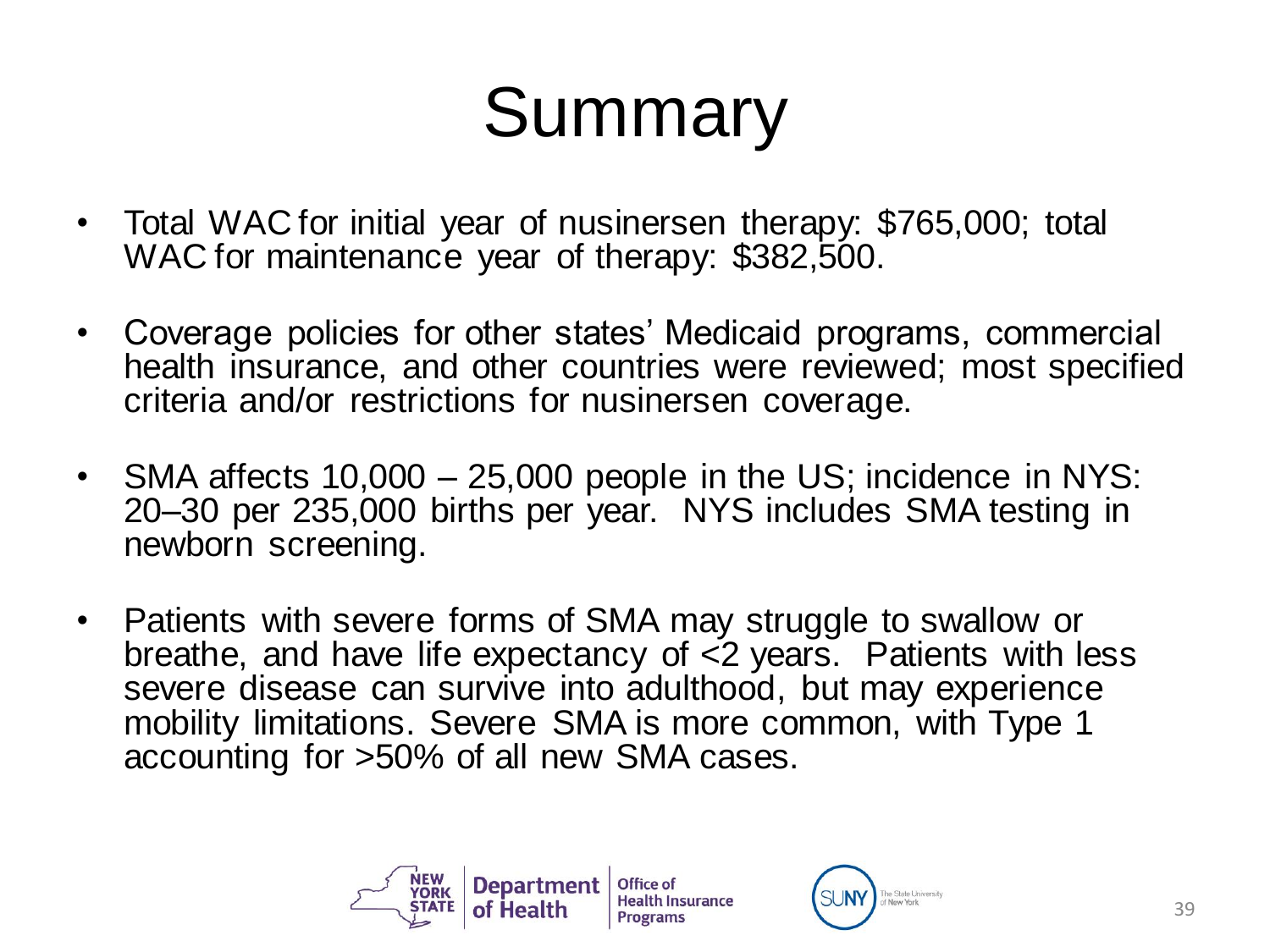# Summary

- From April 2017 through September 2019, <100 unique NYS Medicaid members (FFS+MC) had a claim for nusinersen, resulting in 336 claims during the timeframe of the analysis.
- Two phase 3 clinical trials for nusinersen were terminated early after interim analyses found that treatment produced favorable results.
- Post-marketing studies also showed benefits of nusinersen in adults with SMA.

![](_page_40_Picture_4.jpeg)

![](_page_40_Picture_5.jpeg)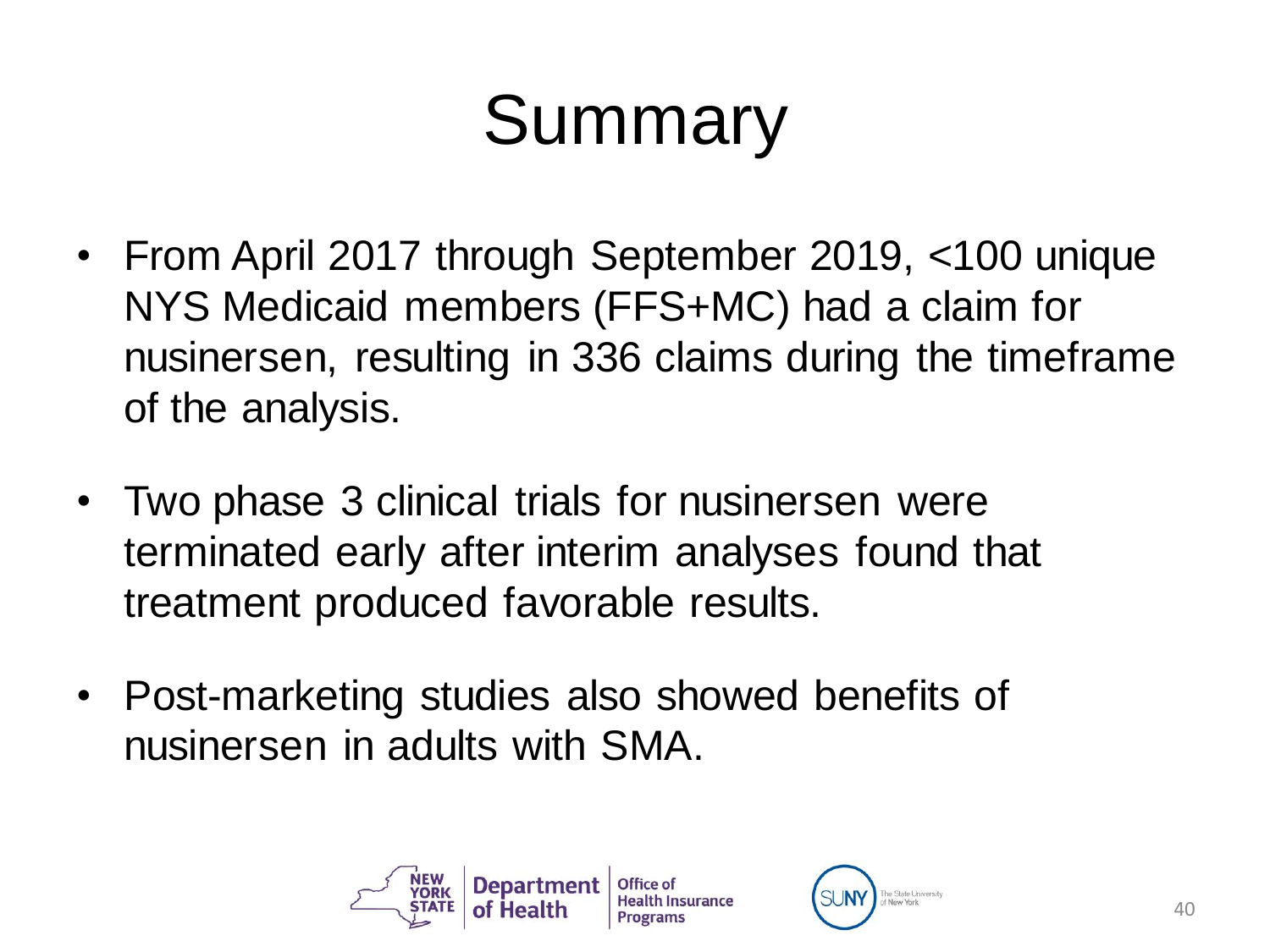#### References

- 1. [New York State Governor's Press Office. Governor Cuomo Announces Passage of the FY 2018 State Budget. April 10, 2017. https://www.governor.ny.gov/news/governor-cuomo](https://www.governor.ny.gov/news/governor-cuomo-announces-passage-fy-2018-state-budget)announces-passage-fy-2018-state-budget. Accessed June 2020 [press release].
- 2. Spinraza® [package insert] Cambridge, MA: Biogen; 2019.
- 3. Food and Drug Administration Center for Drug Evaluation and Research. Spinraza (nusinersen) Injection. Application Number: 209531Orig1s000. Medical Review(s). December 15, 2017. [https://www.accessdata.fda.gov/drugsatfda\\_docs/nda/2016/209531Orig1s000MedR.pdf.](https://www.accessdata.fda.gov/drugsatfda_docs/nda/2016/209531Orig1s000MedR.pdf) Accessed June 5, 2020.
- 4. Biogen. US FDA Approves Biogen's Spinraza™ (nusinersen), the First Treatment for Spinal Muscular Atrophy. December 23, 2016. https://investors.biogen.com/news[releases/news-release-details/us-fda-approves-biogens-spinrazatm-nusinersen-first-treatment. Accessed June 5, 2020.](https://investors.biogen.com/news-releases/news-release-details/us-fda-approves-biogens-spinrazatm-nusinersen-first-treatment)
- 5. New York State Department of Health, Office of Health Insurance Programs. New York State Medicaid Managed Care (MMC) Pharmacy Benefit Information Center. [https://mmcdruginformation.nysdoh.suny.edu/search/.](https://mmcdruginformation.nysdoh.suny.edu/search/) Accessed March 18, 2020.
- 6. State of California-Health and Human Services Agency Department of Health Care Services, Nusinersen (Spinraza®)- Revised. February 2, 2018. [https://www.dhcs.ca.gov/services/ccs/Documents/1.2.18\\_SPINRAZA\\_nusinersen.pdf.](https://www.dhcs.ca.gov/services/ccs/Documents/1.2.18_SPINRAZA_nusinersen.pdf) Accessed March 18, 2020.
- 7. Agency for Health Care Administration State of Florida, Spinraza (nusinersen) Review Criteria Revised January 18, 2019. [https://ahca.myflorida.com/medicaid/Prescribed\\_Drug/drug\\_criteria\\_pdf/Spinraza\\_Criteria.pdf.](https://ahca.myflorida.com/medicaid/Prescribed_Drug/drug_criteria_pdf/Spinraza_Criteria.pdf) Accessed March 18, 2020.
- 8. Illinois Department of Healthcare and Family Services. Prior Authorization Criteria- Spinraza® (nusinersen). Updated November 2018. [https://www.illinois.gov/hfs/SiteCollectionDocuments/SpinrazaWebCriteria111418.pdf.](https://www.illinois.gov/hfs/SiteCollectionDocuments/SpinrazaWebCriteria111418.pdf) Accessed March 18, 2020.
- 9. Commonwealth of Massachusetts, MassHealth Drug Utilization Review Program, Neuromuscular Agents Prior Authorization Request. Revised August 2019. <https://masshealthdruglist.ehs.state.ma.us/MHDL/pubpa.do> . Accessed March 18, 2020.
- 10. Texas Medicaid Provider Procedure Manual, Volume 2 Provider Handbooks, Clinician-Administered Drugs Handbook. March 2018. [http://www.tmhp.com/Manuals\\_PDF/TMPPM/TMPPM\\_Living\\_Manual\\_History/2018/03-Mar/2\\_CAD.pdf.](http://www.tmhp.com/Manuals_PDF/TMPPM/TMPPM_Living_Manual_History/2018/03-Mar/2_CAD.pdf) Accessed March 18, 2020.
- 11. Price S. Largest Health Insurance Companies of 2020. Value Penguin, March 27, 2020. <https://www.valuepenguin.com/largest-health-insurance-companies> . Accessed March 18, 2020.
- 12. [UnitedHealthcare. Spinraza® \(nusinersen\) Policy number 2019D00594. Revised May 1, 2019. https://www.uhcprovider.com/content/dam/provider/docs/public/policies/comm](https://www.uhcprovider.com/content/dam/provider/docs/public/policies/comm-medical-drug/spinraza-nusinersen.pdf)medical-drug/spinraza-nusinersen.pdf. Accessed March 18, 2020.
- 13. Anthem. Spinraza® (nusinersen) Clinical Criteria. December 16, 2019. [https://www11.anthem.com/provider/noapplication/f0/s0/t0/pw\\_g350491.pdf.](https://www11.anthem.com/provider/noapplication/f0/s0/t0/pw_g350491.pdf) Accessed March 18, 2020.
- 14. Aetna. Nusinersen (Spinraza®) Clinical Policy Bulletins; Medical Clinical Policy Bulletins. Number:0915; February 6, 2020. [http://www.aetna.com/cpb/medical/data/900\\_999/0915.html.](http://www.aetna.com/cpb/medical/data/900_999/0915.html) Accessed March 18, 2020.
- 15. Cigna. Nusinersen Drug and Biological Coverage Policy. Coverage Policy 1707. November 1, 2019. [https://cignaforhcp.cigna.com/public/content/pdf/coveragePolicies/pharmacy/ph\\_1707\\_coveragepositioncriteria\\_nusinersen.pdf.](https://cignaforhcp.cigna.com/public/content/pdf/coveragePolicies/pharmacy/ph_1707_coveragepositioncriteria_nusinersen.pdf) Accessed March 18, 2020.
- 16. Humana. Spinraza® (nusinersen) Pharmacy Coverage Policy (Commercial). Revised July 17, 2019. [http://apps.humana.com/tad/tad\\_new/home.aspx](http://apps.humana.com/tad/tad_new/home.aspx). Accessed March 18, 2020.
- 17. Australian Government Department of Health Therapeutic Goods Administration. Australian pubic assessment report for nusinersen. August 29, 2018. [https://www.tga.gov.au/auspar/auspar-nusinersen-heptadecasodium.](https://www.tga.gov.au/auspar/auspar-nusinersen-heptadecasodium) Accessed March 18, 2020.
- 18. Silvinato M, Bernardo WM. Brazilian Medical Association. Spinal muscular atrophy 5q treatment with nusinersen. *Rev Assoc Med Bras.* 2018;64(6):484-491.
- 19. Canadian Agency for Drugs and Technologies in Health. CADTH Canadian Drug Expert Committee Final Recommendation nusinersen (Spinraza®). February 27, 2019. [https://cadth.ca/nusinersen-0.](https://cadth.ca/nusinersen-0) Accessed March 18, 2020.
- 20. European Medicines Agency. Committee for Medicinal Products for Human Use (CHMP). Assessment report Spinraza®. February 7, 2018.
- 21. <https://www.ema.europa.eu/en/medicines/human/EPAR/spinraza>. Accessed March 19, 2020.
- 22. National Institute for Health and Care Excellence. Nusinersen for treating spinal muscular atrophy. July 24, 2019. [https://www.nice.org.uk/guidance/ta588.](https://www.nice.org.uk/guidance/ta588) Accessed March 19, 2020.
- 23. Scottish Medicines Consortium. Statement of advice nusinersen 12 mg solution for injection (Spinraza®). April 6, 2018. [https://www.scottishmedicines.org.uk/media/3415/nusinersen-spinraza-final-april-2018-for-website.pdf.](https://www.scottishmedicines.org.uk/media/3415/nusinersen-spinraza-final-april-2018-for-website.pdf) Accessed March 19, 2020.
- 24. Finkel RS, Mercuri E, Darras BT, Connolly AM, Kuntz NL, Kirschner J, et al. ENDEAR study group. Nusinersen versus sham control in infantile-onset spinal muscular atrophy. *N Engl J Med*. 2017;377(18):1723-1732.
- 25. Mercuri E, Darras BT, Chiriboga CA, et al. CHERISH study group. Nusinersen versus sham control in later-onset spinal muscular atrophy. *N Engl J Med*. 2018;378(7):625-635.

![](_page_41_Picture_26.jpeg)

**Health Insurance Programs** 

![](_page_41_Picture_28.jpeg)